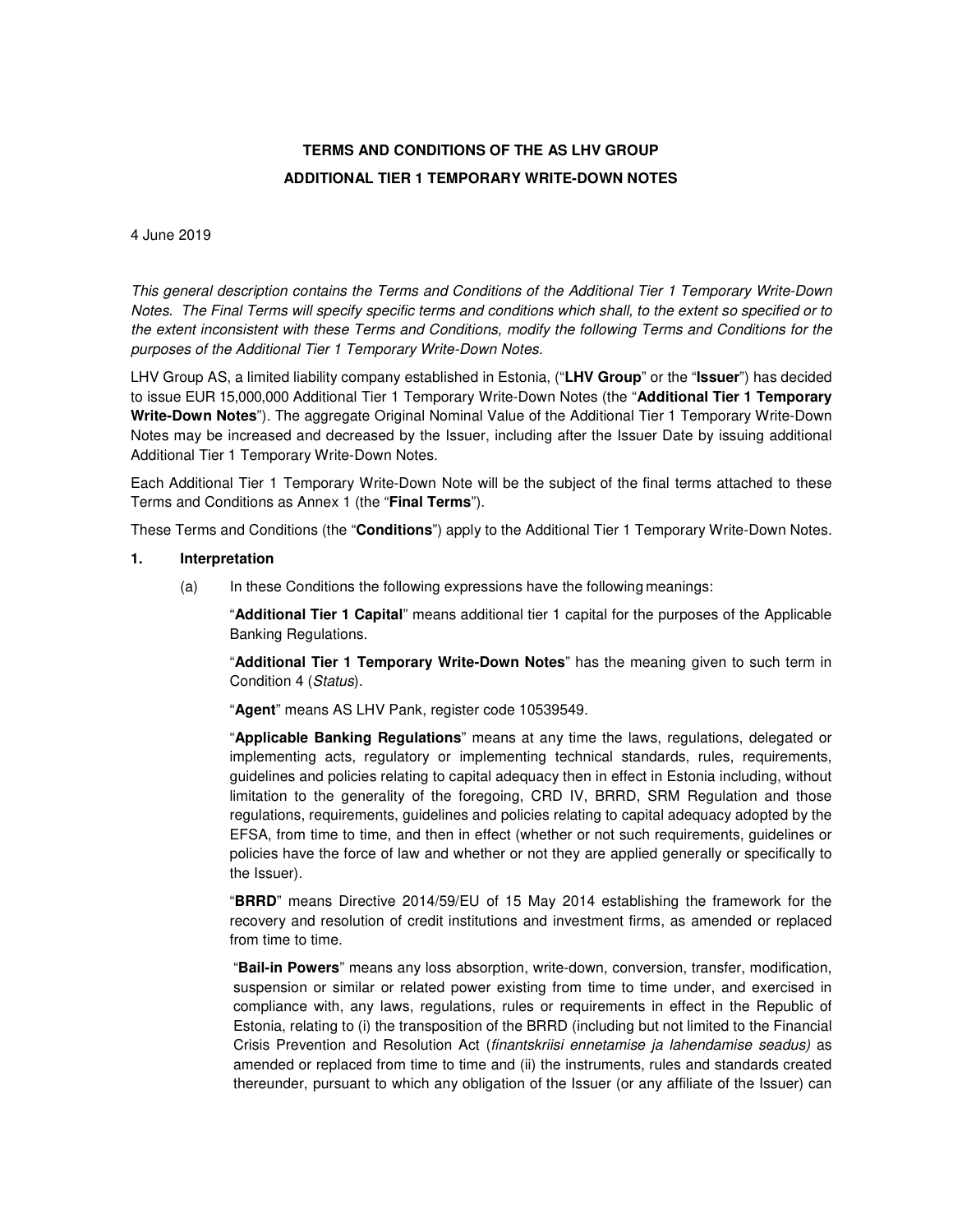be reduced, cancelled, modified, or converted into shares, other securities or other obligations of the Issuer or any other person (or suspended for a temporary period).

"**BRRD**" means the Directive 2014/59/EU of the European Parliament and of the Council of 15 May 2014 establishing the framework for the recovery and resolution of credit institutions and investment firms, as the same may be amended or replaced from time to time.

"**Business Day**" means a day on which commercial banks settle payments in Tallinn and which is a settlement day of the Register and a TARGET Settlement Day.

"**Capital Event**" means the determination by the Issuer, after consultation with the EFSA, that the Outstanding Nominal Value of the Additional Tier 1 Temporary Write-Down Notes ceases or would be likely to cease to be included in whole, or in any part, or count in whole or in any part towards the Tier 1 Capital of the Issuer and/or the Issuer's Group due to a change in the Applicable Banking Regulations that was not reasonably foreseeable at the time of the issuance of the Additional Tier 1 Temporary Write-Down Notes (other than by reason of a full or partial exclusion of the Outstanding Nominal Value of the Additional Tier 1 Temporary Write-Down Notes arising (i) as a result of a Write Down and/or (ii) by reason of any applicable limit on the amount of such capital under the Applicable Banking Regulations from time to time).

"**CDR**" means Regulation (EU) 241/2014 of 7 January 2014 supplementing Regulation (EU) No. 575/2013 of the European Parliament and of the Council with regard to regulatory technical standards for Own Funds requirements for institutions (Capital Delegated Regulation), as amended or replaced from time to time.

"**CET1 Capital**" means in respect of the Issuer's Group, at any time, the sum, expressed in the euro, of all amounts that constitute common equity tier 1 capital of the Issuer's Group as at such date, less any deductions from common equity tier 1 capital required to be made as at such date, in each case as calculated by the Issuer in accordance with the Applicable Banking Regulations applicable to the Issuer on a consolidated basis, at such time (which calculation shall be binding on the Holders). For the purposes of this definition, the term "common equity tier 1 capital" shall have the meaning assigned to such term in the Applicable Banking Regulations then applicable to the Issuer.

"**CET1 Ratio**" means, at any time, the ratio of CET1 Capital of the Issuer's Group, as at such date to the Risk Weighted Assets of the Issuer's Group, as at the same date, expressed as a percentage and, for the avoidance of doubt, on the basis that all measures used in such calculation shall be calculated applying the transitional provisions set out in Part Ten of CRR and applied in accordance with the Applicable Banking Regulations then applicable to the Issuer.

"**Conditions to Redemption**" means the conditions to redemption set out in Condition 6(e) (Redemption and Purchase – Conditions to Redemption) or as otherwise specified in the relevant Final Terms.

"**CRD IV**" means the legislative package consisting of the CRD IV Directive, the CRR and any CRD IV Implementing Measures.

"**CRD IV Directive**" means Directive 2013/36/EU of 26 June 2013 on access to the activity of credit institutions and the prudential supervision of credit institutions and investment firms of the European Parliament and of the Council, as amended or replaced from time to time.

"**CRD IV Implementing Measures**" means any regulatory capital rules or regulations, or other requirements, which are applicable to the Issuer and/or the Issuer's Group and which prescribe (alone or in conjunction with any other rules or regulations) the requirements to be fulfilled by financial instruments for their inclusion in the regulatory capital of the Issuer, the Issuer's Group (as the case may be) to the extent required by the CRD IV Directive or the CRR, including for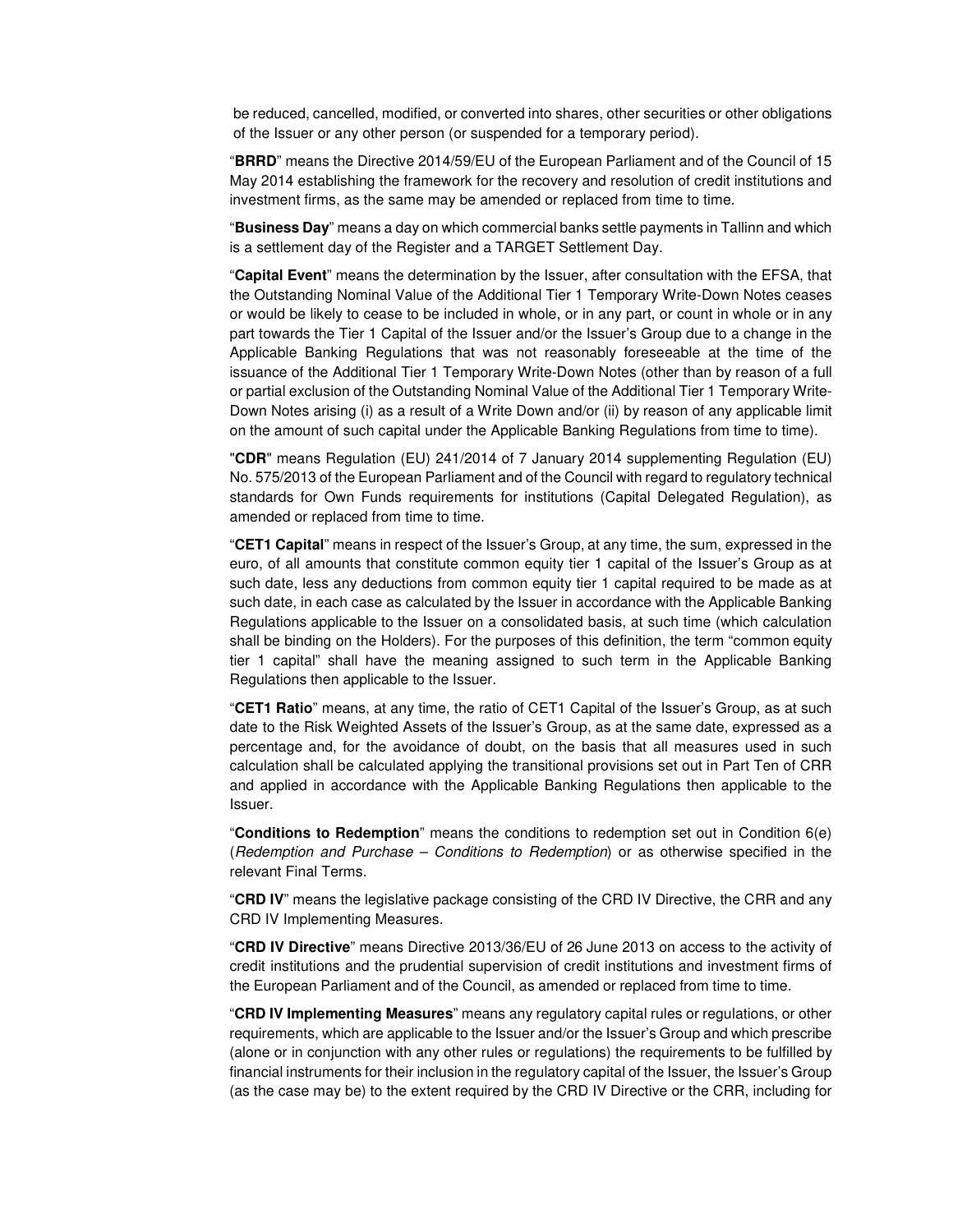the avoidance of doubt any regulatory technical standards released by the European Banking Authority (or any successor or replacement thereof).

"**CRR**" means Regulation (EU) 575/2013 of 26 June 2013 on prudential requirements for credit institutions and investment firms of the European Parliament and of the Council, as the same may be amended or replaced from time to time.

"**Distributable Items**" means the amount of the profits at the end of the latest financial year plus any profits brought forward and reserves available for that purpose before distributions to holders of own funds instruments minus any losses brought forward, profits which are nondistributable pursuant to provisions in legislation or the Issuer's articles of association and sums placed to non-distributable reserves in accordance with Estonian law or the articles of association of the Issuer, those losses and reserves being determined on the basis of the individual accounts of the Issuer and not on the basis of the sub-consolidated accounts, or, at any time, the meaning assigned to such term in CRR as interpreted and applied in accordance with the Applicable Banking Regulations then applicable to the Issuer and/or the Issuer's Group.

"**EFSA**" means the Estonian Financial Supervisory Authority (Finansinspektsioon) and any successor or replacement thereto or any other authority having primary responsibility for the prudential oversight and supervision of the Issuer.

"**Estonian Commercial Code**" means the Commercial Code (äriseadustik) of the Republic of Estonia.

"**Estonian Credit Institutions Act**" means the Credit Institutions Act (krediidiasutuste seadus) of the Republic of Estonia.

"**Estonian Insolvency Act**" means the Insolvency Act (pankrotiseadus) of the Republic of Estonia.

"**First Interest Payment Date**" means the date specified in the Final Terms.

"**Interest Commencement Date**" means the Issue Date of the Additional Tier 1 Temporary Write-Down Notes (as specified in the Final Terms).

"**Interest Payment Date**" means the First Interest Payment Date and any date or dates specified as such in the Final Terms (each such date a "Specified Interest Payment Date").

"**Issue Date**" has the meaning specified in the relevant Final Terms.

"**Issuer's Group**" means the Issuer and its subsidiaries.

"**Junior Securities**" means the share capital and any obligation of the Issuer ranking or, expressed to rank, junior to the Additional Tier 1 Temporary Write-Down Notes in a voluntary or involuntary liquidation (likvideerimine) or bankruptcy (pankrot) of the Issuer.

"**Loss Absorbing Instrument**" means at any time any instrument (other than the Additional Tier 1 Temporary Write-Down Notes) issued directly or indirectly by the Issuer which at such time (a) qualifies as Additional Tier 1 Capital of the Issuer's Group and (b) which is subject to utilisation and conversion or utilisation and write down (as applicable) of the outstanding nominal value thereof (in accordance with its terms or otherwise) on the occurrence, or as a result, of the CET1 Ratio of the Issuer's Group falling below a specified level.

"**Maximum Distributable Amount**" means any maximum distributable amount (maksimaalse väljamakse summa) relating to the Issuer required to be calculated in accordance with Article 141 of the CRD IV Directive as transposed or implemented into Estonian law (notably by a Regulation of the President of the Bank of Estonia No 13 of 9 July 2014 "Procedure for Calculation of Maximum Distributable Amount of Equity") and in accordance with the Applicable Banking Regulations.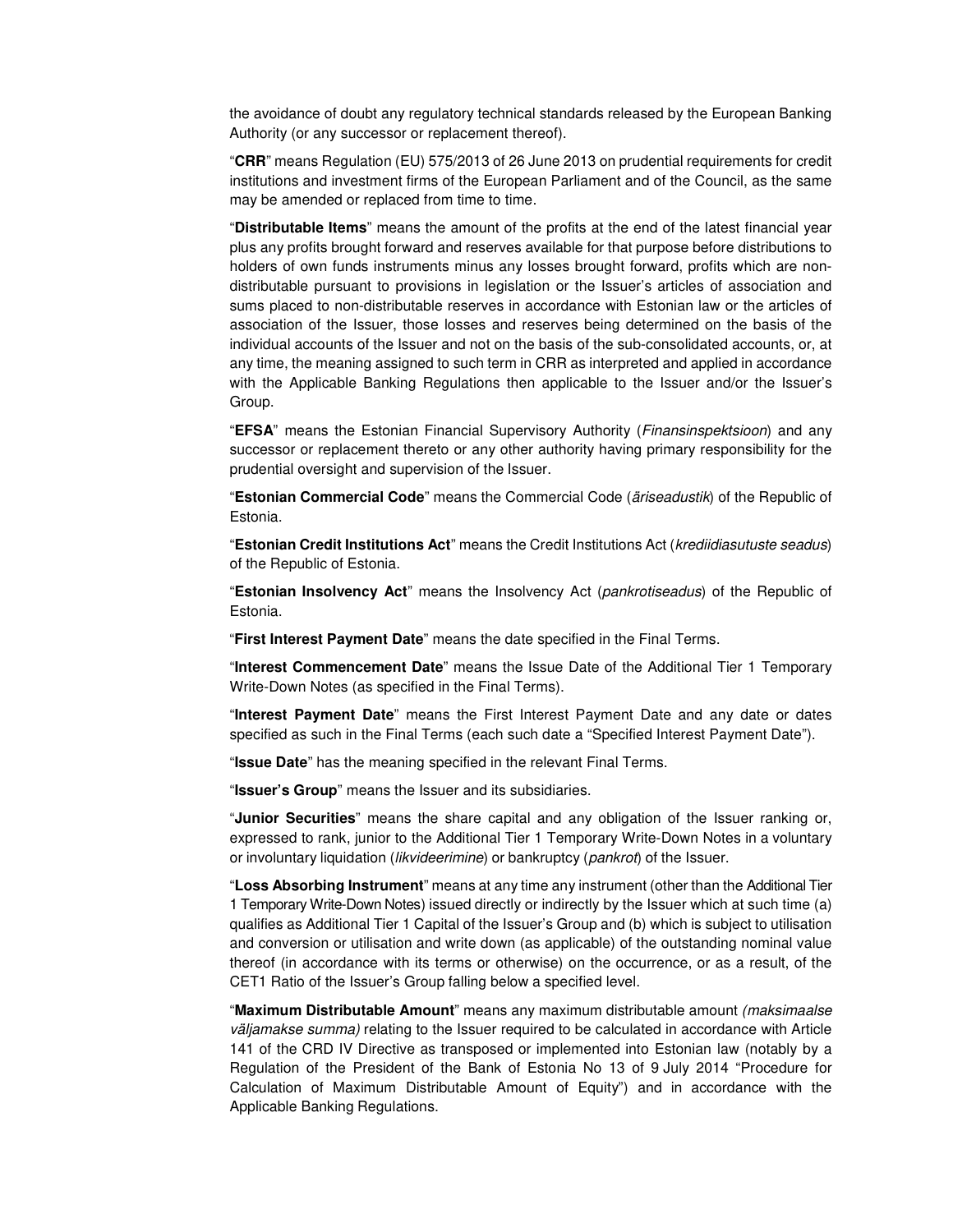"**Maximum Reinstatement Amount**" means, in respect of any Reinstatement, the Net Profit of the Issuer multiplied by the sum of the aggregate Original Nominal Value of the Additional Tier 1 Temporary Write-Down Note and the aggregate initial principal value of all Written Down Additional Tier 1 Instruments of the Issuer, and divided by the total Tier 1 Capital of the Issuer's Group as at the date of the relevant Reinstatement, or any higher amount permissible pursuant to Applicable Banking Regulations in force on the date of the relevant Reinstatement.

"**Net Profit**" means, the consolidated net profit of the Issuer's Group and shall be the most recent profits calculated on a statutory basis after the relevant body has taken a formal decision confirming such final profits of the Issuer's Group, as applicable.

"**Parity Securities**" means any (i) subordinated and undated debt instruments or securities of the Issuer which are recognized as "täiendavad esimese taseme omavahenditesse kuuluvad instrumendid" or "Additional Tier 1 Capital" of the Issuer, from time to time by the EFSA and (ii) any securities or other obligations of the Issuer which rank, or are expressed to rank, on a voluntary or involuntary liquidation (likvideerimine) or bankruptcy (pankrot) of the Issuer, pari passu with the Additional Tier 1 Temporary Write-Down Notes.

a "**person**" includes any individual, company, corporation, firm, partnership, joint venture, undertaking, association, organisation, trust, state or agency of a state (in each case whether or not being a separate legal entity) or other legal entity.

"**Rate of Interest**" means the rate (expressed as a percentage per annum) of interest payable in respect of the Additional Tier 1 Temporary Write-Down Notes specified in the Final Terms.

"**Reference Date**" means the accounting date as at which the applicable Relevant Profits were determined.

"**Reinstatement Amount**" means the amount, subject to the Maximum Reinstatement Amount, by which the Outstanding Nominal Value of each Additional Tier 1 Temporary Write-Down Note in effect prior to the relevant Reinstatement, is to be reinstated and written up on the Reinstatement Effective Date on the balance sheet of the Issuer on such date, as specified in the Reinstatement Notice.

"**Reinstatement Effective Date**" means the date on which the Outstanding Nominal Value of each Additional Tier 1 Temporary Write-Down Note is reinstated and written up on the balance sheet of the Issuer (in whole or in part), as specified in the relevant Reinstatement Notice.

"**Reinstatement Procedure**" means the procedures set out in Condition 7(b)(ii).

"**Reinstatement Notice**" means the notice to be delivered by the Issuer to the Holders in accordance with Condition 12 specifying the Reinstatement Amount and the Reinstatement Effective Date.

"**Register**" means a securities register operated by Nasdaq CSD SE Estonian Branch.

"**Relevant Amounts**" means the Outstanding Nominal Value of the Notes, together with any accrued but unpaid interest and additional amounts due on the Notes.

"**Relevant Distributions**" means the sum of:

- (a) any distributions on the Additional Tier 1 Temporary Write-Down Notes made or scheduled to be made by the Issuer in the then current financial year of the Issuer; and
- (b) any distributions made or scheduled to be made by the Issuer on other Common Equity Tier 1 instruments or Additional Tier 1 instruments in the then curent financial year of the Issuer.

"**Relevant Capital**" means Tier 1 Capital.

"**Relevant Profits**" means the Net Profits of the Issuer's Group.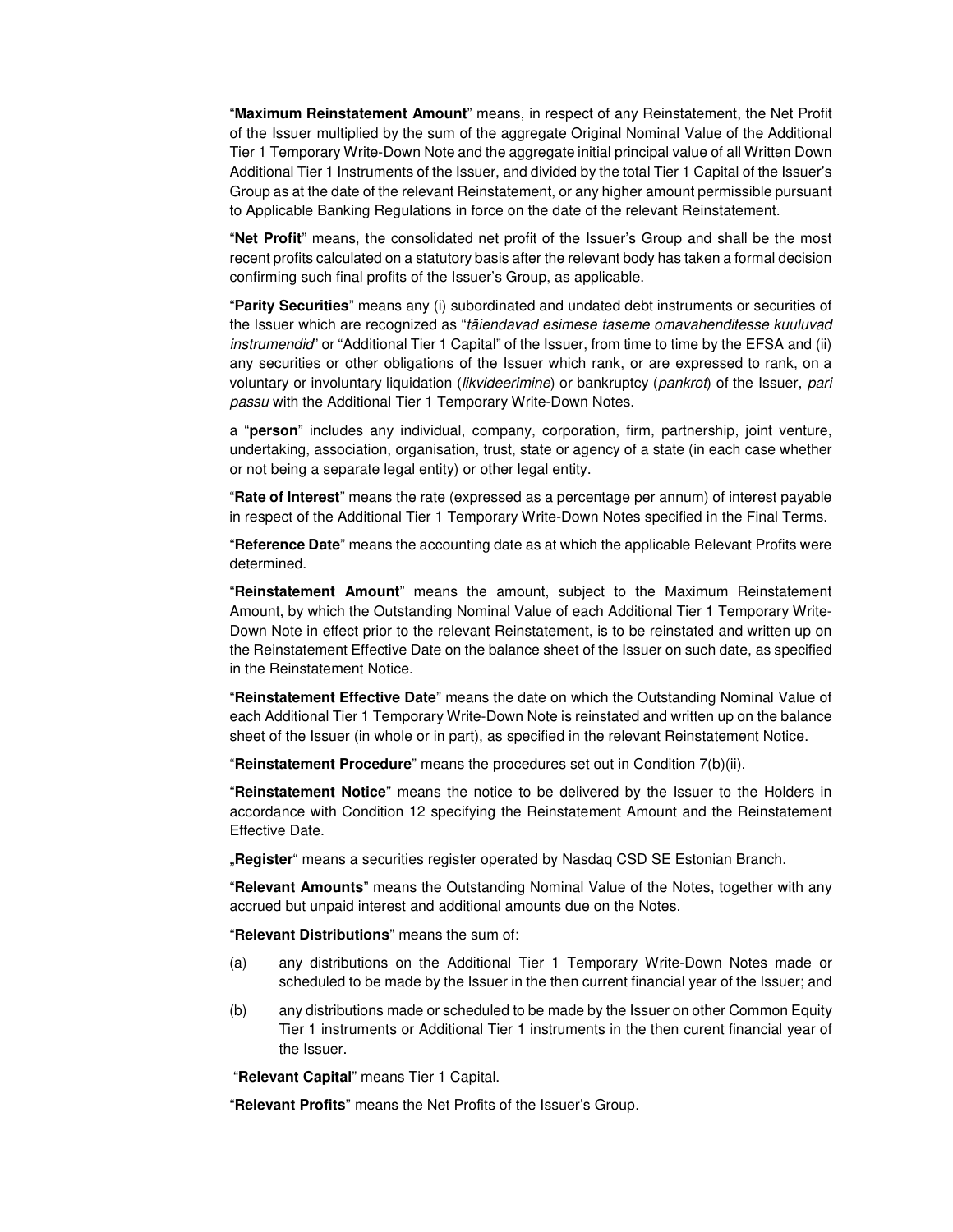"**Relevant Resolution Authority**" means the resolution authority with the ability to exercise any Bail-in Powers in relation to the Issuer and/or the Issuer's Group.

"**Risk Weighted Assets**" means, at any time, the aggregate amount, expressed in the euro, of the risk weighted assets of the Issuer's Group, as at such date, as calculated on a consolidated basis in respect of the Issuer's Group in accordance with the Applicable Banking Regulations applicable to the Issuer, on such date (which calculation shall be binding on the Holders). For the purposes of this definition, the term "risk weighted assets" means the risk weighted assets or total risk exposure amount, as calculated in accordance with the Applicable Banking Regulations applicable to the Issuer's Group.

"**Original Nominal Value**" means, in respect of an Additional Tier 1 Temporary Write-Down Note, the Nominal Value of the Additional Tier 1 Temporary Write-Down Note as issued on the Issue Date.

"**Outstanding Nominal Value**" means, in respect of an Additional Tier 1 Temporary Write-Down Note, the Original Nominal Value as reduced from time to time by any partial redemption or repurchase from time to time.

"**SRM Regulation**" means Regulation (EU) 806/2014 of 15 July 2014, establishing uniform rules and a uniform procedure for the resolution of credit institutions and certain investment firms in the framework of a Single Resolution Mechanism and a Single Resolution Fund, as amended or replaced from time to time.

"**Subordinated Indebtedness**" means any obligation of the Issuer whether or not having a fixed maturity, which by its terms is, or is expressed to be, subordinated in the event of liquidation (likvideerimine) or bankruptcy (pankrot) of the Issuer to the claims of depositors and all other unsubordinated creditors of the Issuer.

"**Subsidiary**" has the meaning provided in the Estonian Commercial Code.

"**TARGET2**" means the Trans-European Automated Real-Time Gross Settlement Express Transfer payment system which utilizes a single shared platform, and which was launched on 19 November 2007.

"**TARGET Settlement Day**" means any day on which TARGET2 is open for the settlement of payments in euro.

"**Tax Event**" means:

- (i) any amendment to, or clarification of, or change in, the laws or treaties (or any regulations thereunder) of the Taxing Jurisdiction affecting taxation;
- (ii) any governmental action in the Taxing Jurisdiction affecting taxation; or
- (iii) any amendment to, clarification of, or change in, the official position or the interpretation of such law, treaty (or regulations thereunder) or governmental action or any decision or pronouncement that provides for a position with respect to such law, treaty (or regulations thereunder) or governmental action that differs from the theretofore generally accepted position, in each case, by any legislative body, court, governmental authority or regulatory body in the Taxing Jurisdiction, irrespective of the manner in which such amendment, change, action, pronouncement, interpretation or decision is made known,

which amendment or change is effective or such governmental action, pronouncement or decision is announced, on or after the Issue Date of the Additional Tier 1 Temporary Write-Down Notes, and under or due to which:

(A) the Issuer is, or will be, subject to additional taxes, duties or other governmental charges with respect to the Additional Tier 1 Temporary Write-Down Notes or is not,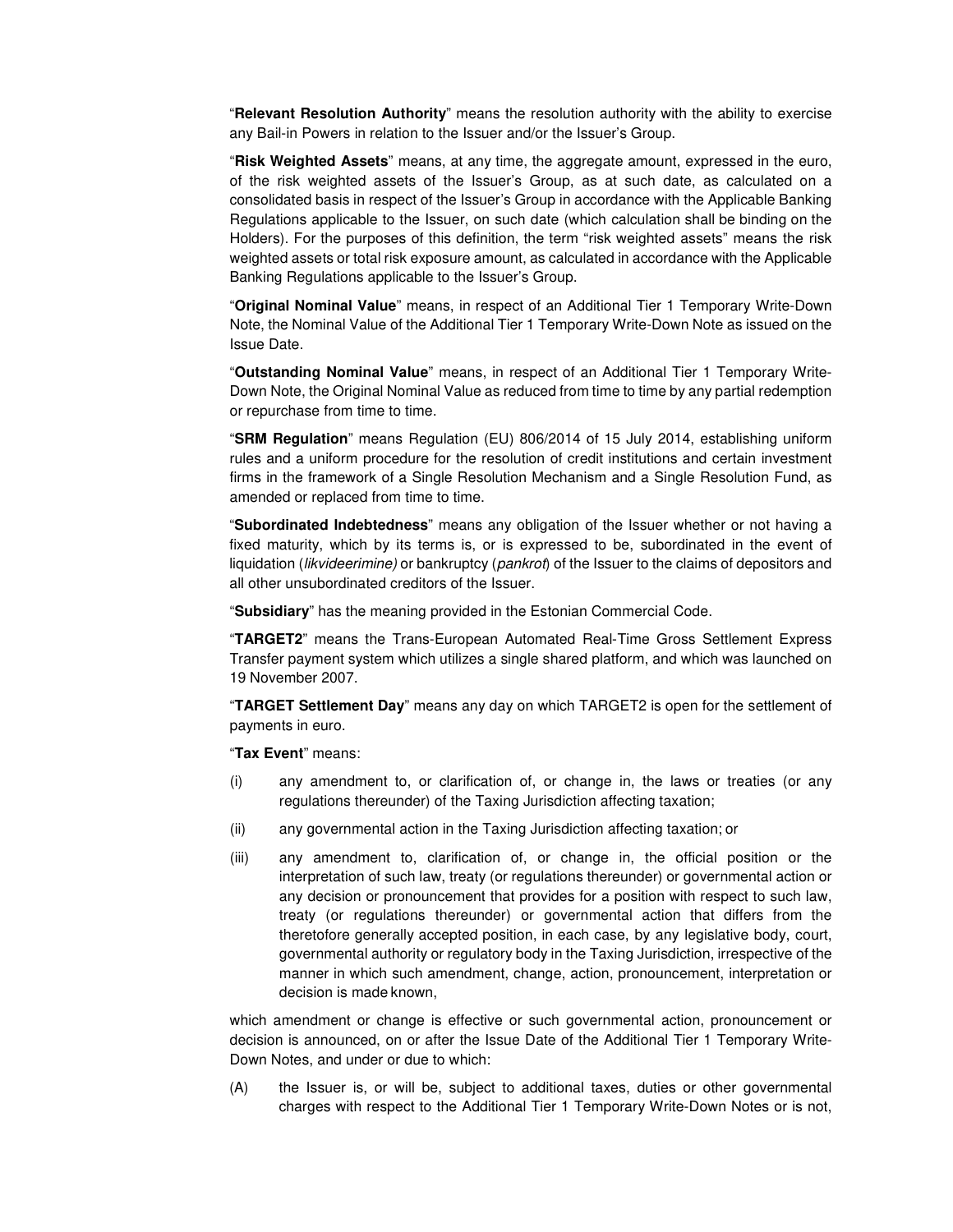or will not be, entitled to claim a deduction in respect of payments in respect of the Additional Tier 1 Temporary Write-Down Notes in computing its taxation liabilities (or the value of such deduction would be materially reduced);

- (B) the treatment of any of the Issuer's items of income or expense with respect to the Additional Tier 1 Temporary Write-Down Notes as reflected on the tax returns (including estimated returns) filed (or to be filed) by the Issuer will not be respected by a taxing authority, which subjects the Issuer to additional taxes, duties or other governmental charges; or
- (C) on the occasion of the next payment due under the Additional Tier 1 Temporary Write-Down Notes, the Issuer has or will become obliged to pay additional amounts as provided or referred to in Condition 8 (Taxation).

"**Taxing Jurisdiction**" means the Republic of Estonia or any political subdivision thereof or any authority or agency therein or thereof having power to tax or any other jurisdiction or any political subdivision thereof or any authority or agency therein or thereof, having power to tax in which the Issuer is treated as having a permanent establishment, under the income tax laws of such jurisdiction.

"**Tier 1 Capital**" means tier 1 capital for the purposes of the Applicable Banking Regulations.

"**Tier 2 Capital**" means tier 2 capital for the purposes of the Applicable Banking Regulations.

a "**Trigger Event**" shall occur if at any time the Issuer, EFSA or any agent appointed for such purpose by the EFSA has determined that the CET1 Ratio of the Issuer's Group on a consolidated basis is less than the Trigger Level.

"**Trigger Level**" has the meaning given in the relevant Final Terms.

"**Write Down**" means the write down of the Outstanding Nominal Value of each Additional Tier 1 Temporary Write-Down Note (in whole or in part, as applicable) by writing down such Outstanding Nominal Value (in whole or in part, as applicable) in accordance with the Write Down Procedure.

"**Write Down Amount**" means the amount by which the Outstanding Nominal Value of each Additional Tier 1 Temporary Write-Down Note is to be written down on the Write Down Effective Date, which shall be:

- $(i)$  the amount (together with the write down on a *pro rata* basis of the other Additional Tier 1 Temporary Write-Down Notes and any utilization and conversion or utilization and write down (to the extent possible) of other Loss Absorbing Instruments to be written down or converted concurrently (or substantially concurrently)) that would be sufficient to restore the CET1 Ratio of the Issuer's Group to at least the Trigger Level; or
- (ii) if that write down (together with the write down on a *pro rata* basis of the other Additional Tier 1 Temporary Write-Down Notes and any utilization and conversion or utilization and write down (to the extent possible) of any other Loss Absorbing Instruments to be written down or converted concurrently (or substantially concurrently)) would be insufficient to restore the CET1 Ratio to the Trigger Level, or the CET1 Ratio is not capable of being so restored, the amount necessary to reduce the Outstanding Nominal Value of such Additional Tier 1 Temporary Write-Down Note to one euro cent.

provided, however, with respect to each Loss Absorbing Instrument (if any) such pro-rata write down or conversion shall only be taken into account to the extent required to restore the CET1 Ratio of the Issuer's Group to the lower of (a) such Loss Absorbing Instrument's trigger level, or where there is more than one such trigger level, the highest of such trigger levels as has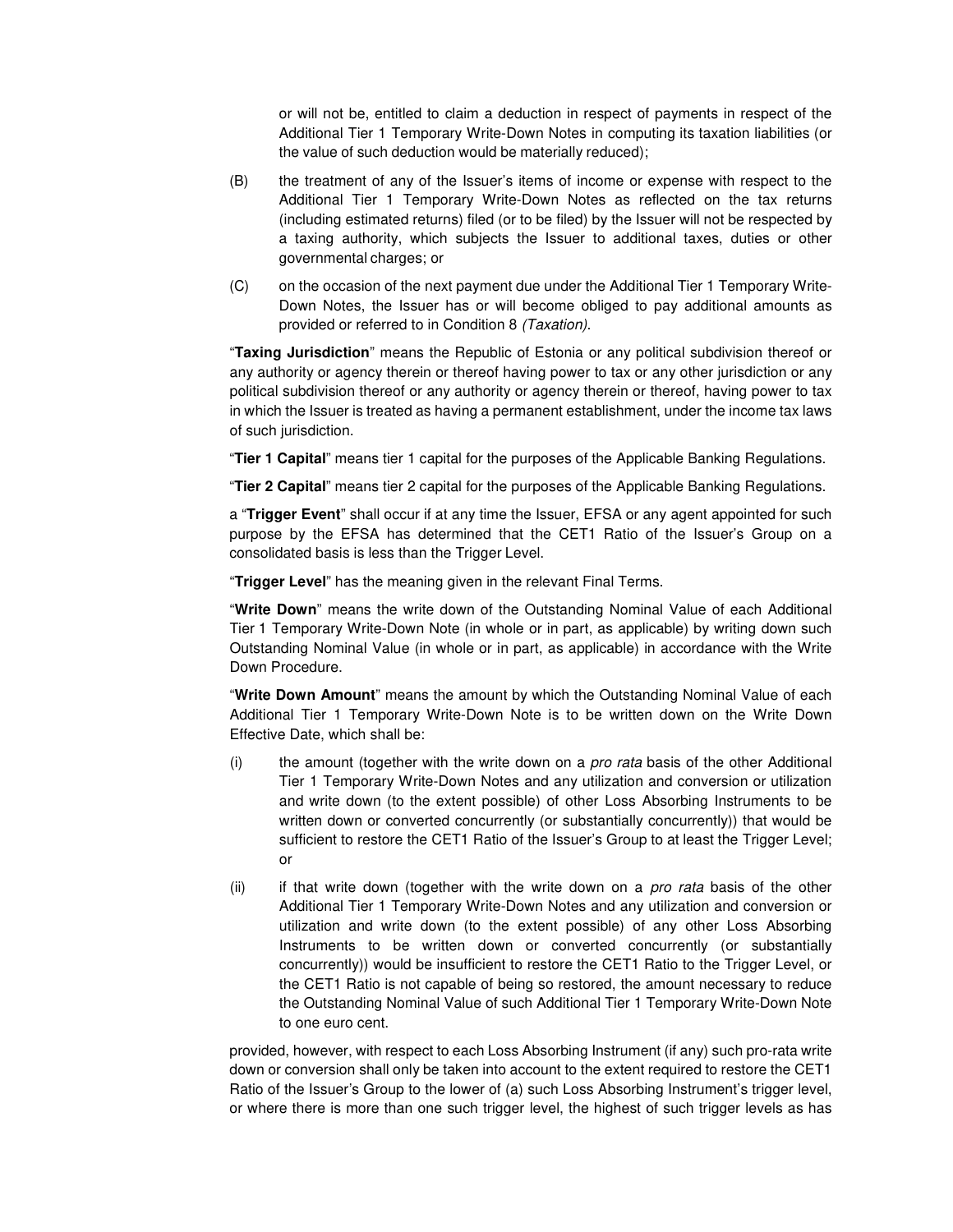been triggered thereon and (b) the Trigger Level in respect of which the Trigger Event has occurred and provided further, however, that to the extent the write down, or, as the case may be, conversion of the nominal value of any Loss Absorbing Instrument is not, or by the relevant Write Down Effective Date will not be, effective for any reason, the ineffectiveness of any such write down or, as the case may be, conversion shall not prejudice the requirement to effect a write down of each Additional Tier 1 Temporary Write-Down Note under this Condition and the amount of any future potential write down or conversion (as the case may be) of such Loss Absorbing Instrument shall not be taken into account in determining, and so shall not reduce, the amount of the write down of the Outstanding Nominal Value of each Additional Tier 1 Temporary Write-Down Note.

"**Write Down Effective Date**" means the date on which the Write Down shall take place, or has taken place, as applicable.

"**Write Down Notice**" means the notice to be delivered by the Issuer to the Holders in accordance with Condition 12 specifying (i) that a Trigger Event has occurred and (ii) the Write Down Effective Date or expected Write Down Effective Date.

"**Write Down Procedure**" means the procedures set out in Condition 7(a)(ii).

"**Written Down Additional Tier 1 Instrument**" means a Loss Absorbing Instrument (other than these Additional Tier 1 Temporary Write-Down Notes) issued directly or indirectly by the Issuer and qualifying as Additional Tier 1 Capital of the Issuer's Group that, immediately prior to any Reinstatement, has a prevailing nominal value which is less than its original nominal value due to a write down and that has terms permitting a principal write up to occur on a basis similar to that set out in Condition 7(b) in the circumstances existing on the relevant Reinstatement Effective Date.

- (b) In these Conditions:
	- (i) any reference to principal or nominal shall be deemed to include the redemption amount, any additional amounts in respect of principal which may be payable under Condition 8 (Taxation), any premium payable in respect of an Additional Tier 1 Temporary Write-Down Note and any other amount in the nature of principal payable pursuant to these Conditions;
	- (ii) references to any act or statute or any provision of any act or statute shall be deemed also to refer to any statutory modification or re-enactment thereof or any statutory instrument, order or regulation made thereunder or under such modification or reenactment.

## **2. Form and Denomination**

#### (a) **Form**

Additional Tier 1 Temporary Write-Down Notes are issued in intangible form. The Additional Tier 1 Temporary Write-Down Notes are not numbered.

#### (b) **Registration**

The Additional Tier 1 Temporary Write-Down Notes are registered in the Register and assigned an ISIN code. The Additional Tier 1 Temporary Write-Down Notes may be subscribed for only by such persons that have a securities account with the Register.

#### (c) **Denomination**

Additional Tier 1 Temporary Write-Down Notes will be issued in such denomination as specified in the Final Terms.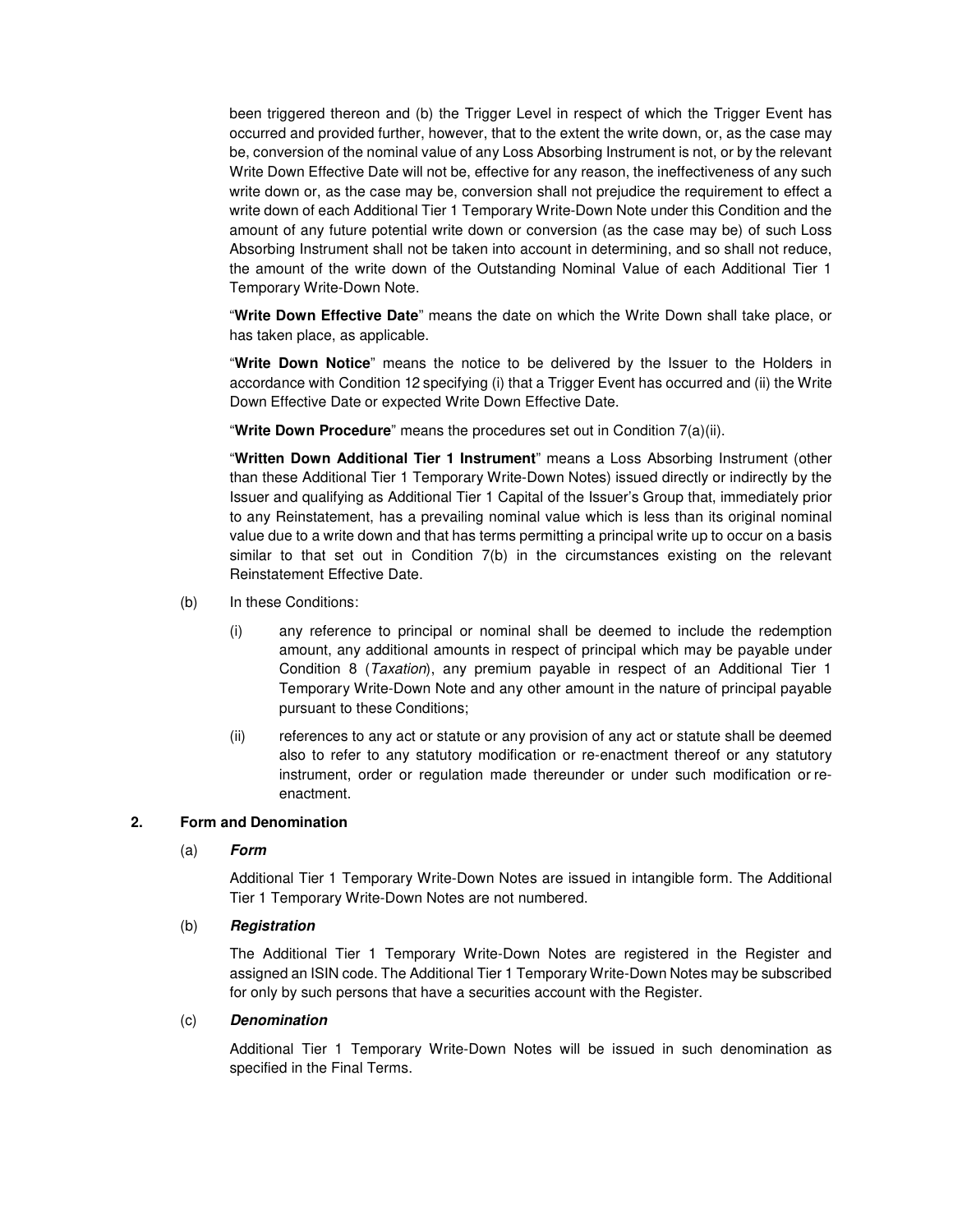## (d) **Currency of the Additional Tier 1 Temporary Write-Down Notes**

The Additional Tier 1 Temporary Write-Down Notes are issued in euro.

## **3. Title, Transfer and Delivery**

## (a) **Title of Additional Tier 1 Temporary Write-Down Notes**

Title to the Additional Tier 1 Temporary Write-Down Notes passes by registration of change of ownership in the Register. References herein to the "**Noteholders**" or "**Holders**" of Additional Tier 1 Temporary Write-Down Notes signify the persons in whose names such Additional Tier 1 Temporary Write-Down Notes are so registered.

## (b) **Transfer of Additional Tier 1 Temporary Write-Down Notes and Transfer Limitation**

The Notes can be transferred from one securities account to another by the registrar of the Register by way of debiting the first securities account and crediting the other securities account in the amount of the corresponding number of securities. Ownership of a Note is deemed to have changed in respect of the Issuer as from the moment a relevant entry is made in the Register, i.e. when a Note is transferred to the securities account of the respective Noteholder.

## (c) **Delivery**

The Agent, pursuant to an agreement with the Issuer, organises the registration of the Notes in the Register and their deletion from the Register upon their redemption. Only persons who have securities accounts (whether directly of via a nominee structure) with the Register can subscribe for or purchase the Notes.

## **4. Status**

#### **Ranking**

The Additional Tier 1 Temporary Write-Down Notes issued pursuant to these Conditions (the "**Additional Tier 1 Temporary Write-Down Notes**") constitute and will constitute unsecured, subordinated obligations of the Issuer.

The Issuer expects the Additional Tier 1 Temporary Write-Down Notes to be instruments of the Issuer qualifying as Additional Tier 1 Capital instruments.

In the event of the voluntary or involuntary liquidation *(likvideerimine)* or bankruptcy *(pankrot)* of the Issuer, the rights and claims (if any) of the Holders of any Additional Tier 1 Temporary Write-Down Notes to payments of the then Outstanding Nominal Value, as reduced by any relevant Write-Down Amount in respect of a Trigger Event which has occurred but in respect of which the Write Down Effective Date has not yet occurred, (if any) of the Additional Tier 1 Temporary Write-Down Notes and any other amounts in respect of the Additional Tier 1 Temporary Write-Down Notes (including any accrued and uncancelled interest or damages awarded for breach of any obligations under these Conditions, if any are payable), will rank:

- (i) pari passu without any preference among the Additional Tier 1 Temporary Write-Down Notes;
- (ii) at least pari passu with payments to holders of present or future outstanding Parity Securities of the Issuer;
- (iii) in priority to payments to holders of present or future outstanding Junior Securities (including shares) of the Issuer; and
- (iv) junior in right of payment to the payment of any present or future claims of (a) depositors of the Issuer, (b) other unsubordinated creditors of the Issuer, and (c) subordinated creditors of the Issuer in respect of Subordinated Indebtedness (other than Parity Securities and Junior Securities) including, for the avoidance of doubt, Tier 2 Capital instruments.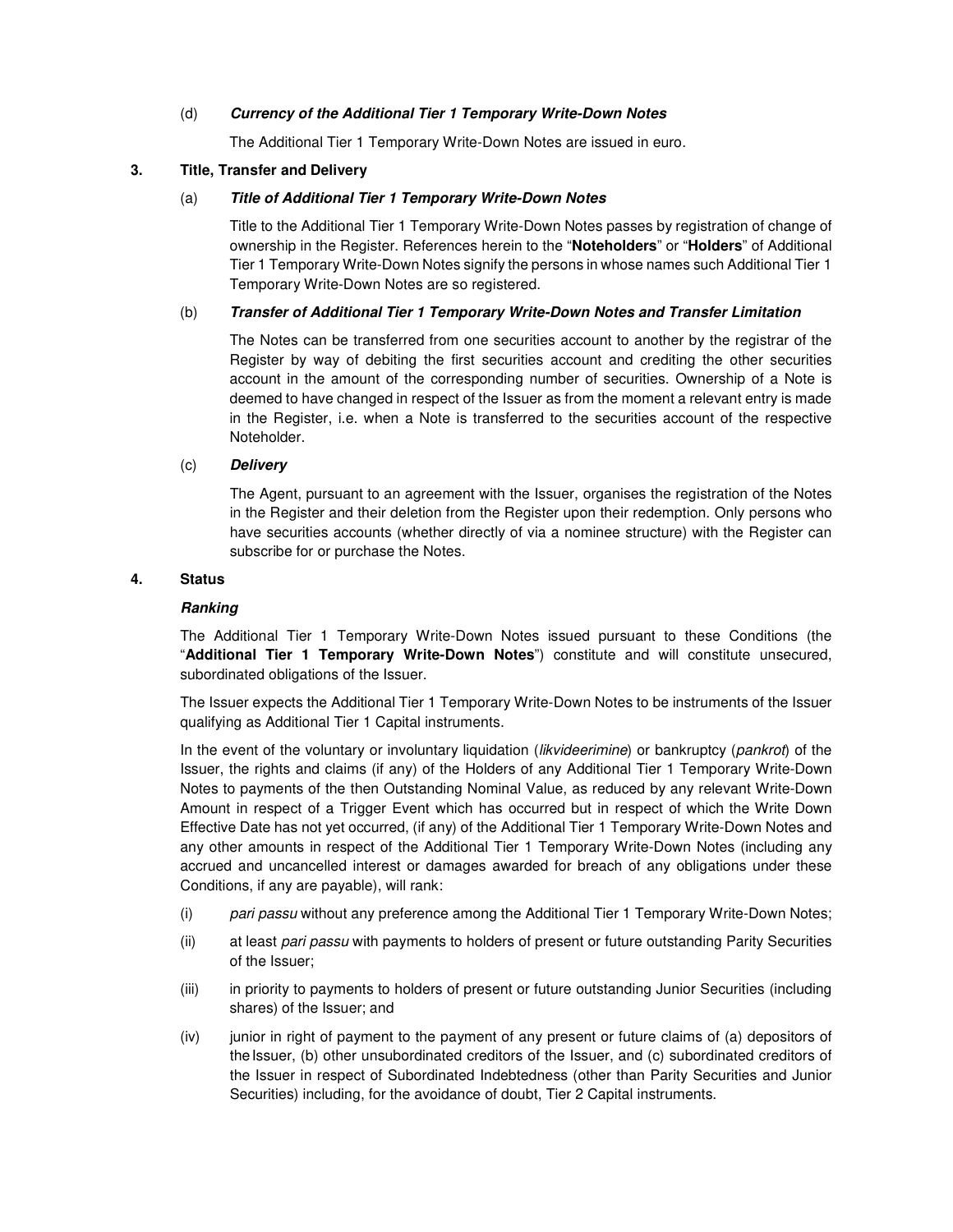## **General**

No Holder of the Additional Tier 1 Temporary Write-Down Notes shall be entitled to exercise any right of set-off or counterclaim against amounts owed by the Issuer in respect of the Additional Tier 1 Temporary Write-Down Notes held by it.

No insolvency proceedings against the Issuer are required to be opened in relation to the obligations of the Issuer under the Additional Tier 1 Temporary Write-Down Notes. The Additional Tier 1 Temporary Write-Down Notes do not contribute to a determination that the liabilities of the Issuer exceed its assets; therefore the obligations of the Issuer under the Additional Tier 1 Temporary Write-Down Notes, if any, will not contribute to the determination of insolvency (*maksejõuetus*) of the Issuer in accordance with § 1(3) of the Estonian Insolvency Act.

## **5. Interest**

The Additional Tier 1 Temporary Write-Down Notes shall be interest bearing. The application of Condition 5(1) (Interest—Fixed Rate) shall be subject to Condition 5(2) (Interest Cancellation).

## (1) **Interest — Fixed Rate**

The Additional Tier 1 Temporary Write-Down Notes shall bear interest on its Outstanding Nominal Value from and including their Issue Date (as specified in the Final Terms) to, but excluding, the date of any final redemption at the rate or rates per annum specified in the Final Terms. Such interest will be payable in arrear on each Interest Payment Date as is specified in the Final Terms and on the date of any final redemption.

The determination by the Agent of all rates of interest and amounts of interest for the purposes of this Condition 5 shall, in the absence of manifest error, be final and binding on all parties.

## (2) **Interest Cancellation**

The application of Condition 5(1) (*Interest—Fixed Rate*) shall be subject to this Condition 5(2).

(a) Interest Payments Discretionary

Interest on the Additional Tier 1 Temporary Write-Down Notes will be due and payable only at the sole discretion of the Issuer, and the Issuer shall have sole and absolute discretion at all times and for any reason to cancel (in whole or in part) any interest payment that would otherwise be payable on any Interest Payment Date. If the Issuer does not make an interest payment on the relevant Interest Payment Date (or if the Issuer elects to make a payment of a portion, but not all, of such interest payment), such non-payment shall evidence the Issuer's exercise of its discretion to cancel such interest payment (or the portion of such interest payment not paid), and accordingly such interest payment (or the portion thereof not paid) shall not be due and payable. Interest payments may be cancelled for an unlimited periood.

If the Issuer provides notice to cancel a portion, but not all, of an interest payment and the Issuer subsequently does not make a payment of the remaining portion of such interest payment on the relevant Interest Payment Date, such non-payment shall evidence the Issuer's exercise of its discretion to cancel such remaining portion of the interest payment, and accordingly such remaining portion of the interest payment shall also not be due and payable.

#### (b) Restriction on Interest Payments

 $(i)$  Subject to the extent permitted in paragraph  $5(2)(b)(ii)$  below, the Issuer shall not make an interest payment on the Additional Tier 1 Temporary Write-Down Notes on any Interest Payment Date (and such interest payment shall therefore be deemed to have been cancelled and thus shall not be due and payable on such Interest Payment Date):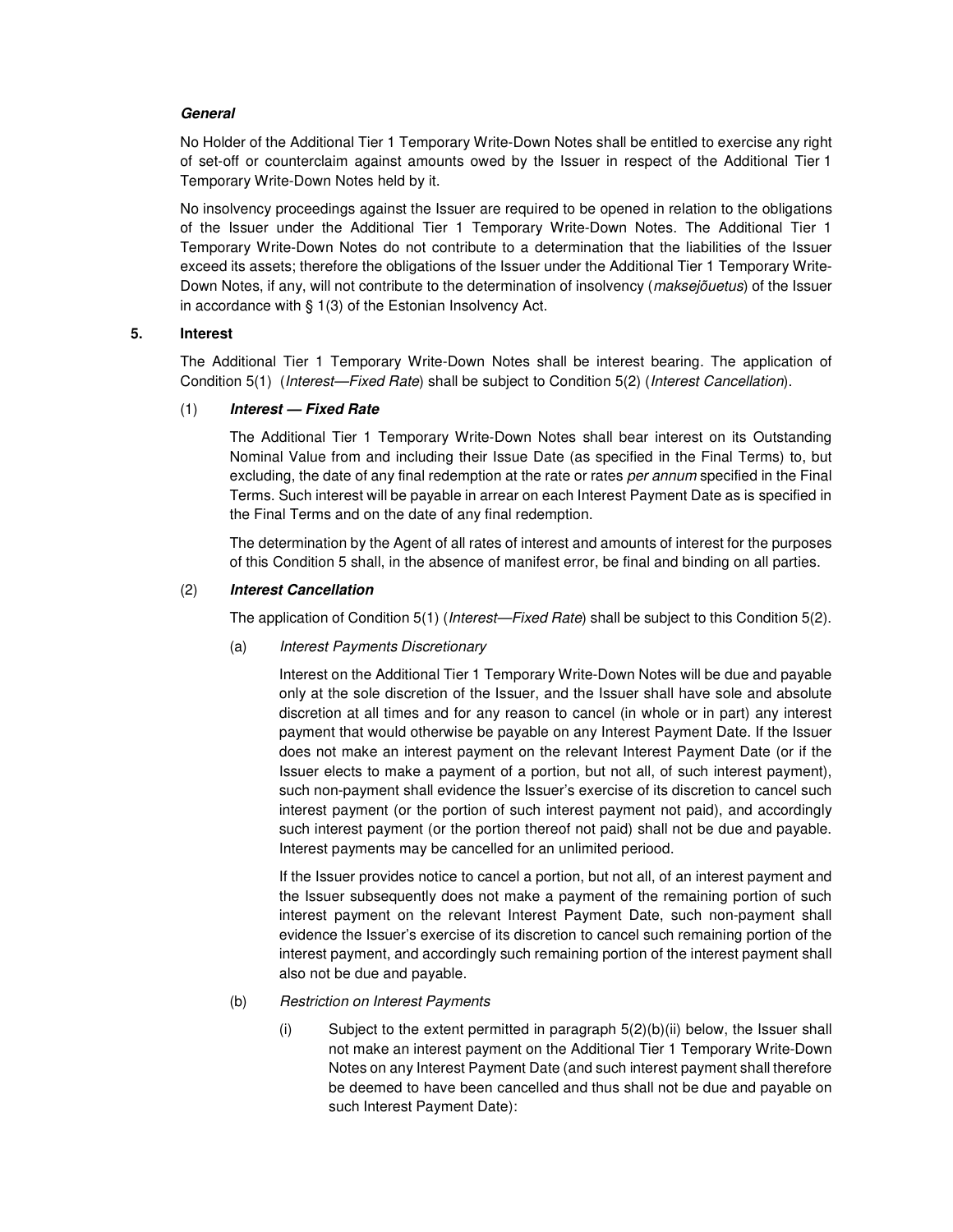- (a) if the amount of such interest payment otherwise due, when aggregated together with any further Relevant Distributions and other distributions of the kind referred to in § 86<sup>50</sup> of the Estonian Credit Institutions Act (implementing article 141(2) of the CRD IV Directive), plus any writeups, where applicable, exceed (in aggregate) the amount of the Maximum Distributable Amount (whereas under the Applicable Banking Regulations the maximum Distributable Amount shall be calculated if the Issuer does not meet its combined capital buffer requirements); or
- (b) such interest payment would cause, when aggregated together with other Relevant Distributions and any potential write-ups, the Distributable Items of the Issuer (as at such Interest Payment Date) to be exceeded; or
- (c) the EFSA orders the Issuer to cancel the interest payment on the Additional Tier 1 Temporary Write-Down Notes (in whole or in part) scheduled to be paid; or
- (d) if and to the extent that such payment would cause a breach of any other regulatory restriction or prohibition on payments on Additional Tier 1 Capital instruments pursuant to Applicable Banking Regulations.
- (ii) The Issuer may, in its sole discretion, elect to make a partial interest payment on the Additional Tier 1 Temporary Write-Down Notes on any Interest Payment Date, only to the extent that such partial interest payment may be made without breaching the restriction set out in paragraph 5(2)(b)(i) above.

## (c) Effect of Interest Cancellation

Interest will only be due and payable on an Interest Payment Date to the extent it is not cancelled in accordance with Condition 5(2)(a) and Condition 5(2)(b). Any interest cancelled (in each case, in whole or in part) in such circumstances shall be cancelled indefinitely and shall not accumulate or be payable at any time thereafter. For avoidance of doubt, any accrued but unpaid interest from the Trigger Event up to the Write-Down Effective Date shall also be automatically cancelled even if no notice has been given to that effect. Any interest payment (or part thereof) so cancelled shall not constitute an event of default, and Holders shall have no rights thereto or to receive any additional interest or compensation as a result of such cancellation or deemed cancellation, including in the case of liquidation (likvideerimine) or bankruptcy (pankrot) of the Issuer.

The Issuer may use such cancelled payments without restriction to meet its obligations as they fall due.

#### (d) Notice of Interest Cancellation

If practicable, the Issuer shall provide notice of any cancellation of interest (in whole or in part) to the Holders on or prior to the relevant Interest Payment Date. If practicable, the Issuer shall endeavor to provide such notice at least five (5) Business Days prior to the relevant Interest Payment Date. Failure to provide such notice will not have any impact on the effectiveness of, or otherwise invalidate, any such cancellation or deemed cancellation of interest, or give Holders any rights as a result of such failure.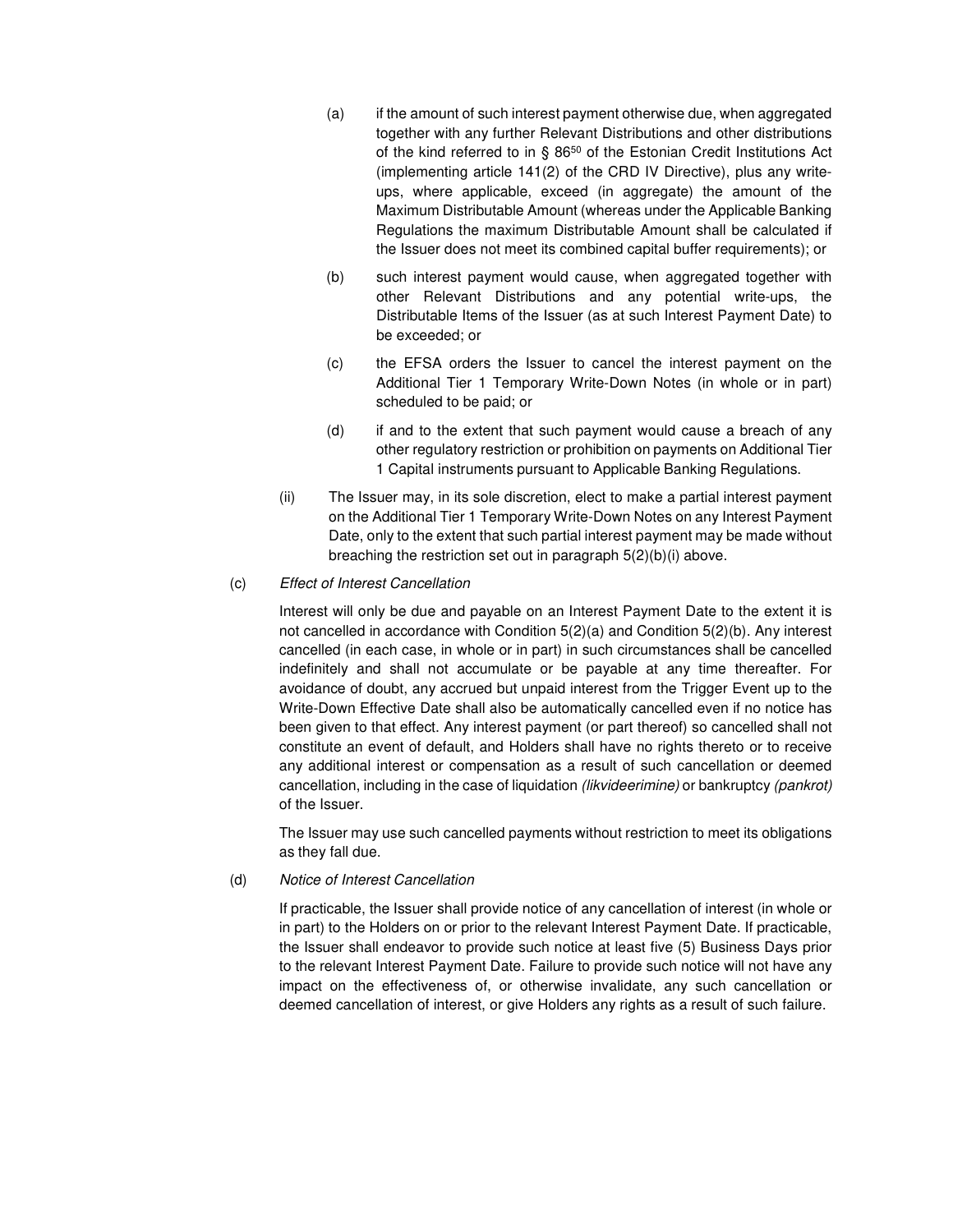## **6. Redemption and Purchase**

#### (a) **No fixed redemption date**

The Additional Tier 1 Temporary Write-Down Notes shall be perpetual and shall have no final maturity.

The Additional Tier 1 Temporary Write-Down Notes are securities that are not redeemable at the option of the Holders and have no fixed redemption date, and the Issuer shall have the right to call, redeem, repay or repurchase them only in accordance with (and subject to) the conditions set out in Articles 77 and 78 of the CRR being met and not before five years from issuance, except where the conditions set out in Article 78(4) of the CRR are met or, in the case of repurchases for marketmaking purposes, where the conditions set out in Article 29 of the CDR are met and particularly with respect to the predetermined amount defined by the Competent Authority as per Article 29(3)(b) of the CDR (see conditions for Early Redemption as a result of a Tax Event, Early Redemption as a result of a Capital Event and Optional Early Redemption (Call)). The instrument shall become immediately due and payable only in the event of liquidation or bankruptcy of the Issuer, subject to the conditions in the Status of the Additional Tier 1 Temporary Write-Down Notes.

## (b) **Early Redemption as a result of a Tax Event**

Upon the occurrence of a Tax Event, but subject to the Conditions to Redemption and Condition 6(f) (Trigger Event Post Redemption Notice), the Issuer may, other than when the prevailing Outstanding Principal Amount of an Additional Tier 1 Temporary Write-Down Note is less than the Original Principal Amount, having given not less than 30 days' notice to the Holders of Additional Tier 1 Temporary Write-Down Notes in accordance with Condition 13 (Notices) on each Interest Payment Date redeem all (but not some only) of the outstanding Additional Tier 1 Temporary Write-Down Notes at any time at a redemption amount equal to their Outstanding Nominal Value together with interest accrued to but excluding the date of redemption (excluding any interest cancelled in accordance with Condition 5(2) (Interest Cancellation)).

## (c) **Early Redemption as a result of a Capital Event**

Upon the occurrence of a Capital Event but subject to the Conditions to Redemption and Condition 6(f) (Trigger Event Post Redemption Notice), the Issuer may, other than when the prevailing Outstanding Principal Amount of an Additional Tier 1 Temporary Write-Down Note is less than the Original Principal Amount, at its option, having given not less than 30 days' notice to the Holders in accordance with Condition 13 (Notices), on each Interest Payment Date redeem all (but not some only) of the Additional Tier 1 Temporary Write-Down Notes at its Outstanding Nominal Value, together with interest (if any) accrued to but excluding the date of redemption (excluding any interest cancelled in accordance with Condition 5(2) (Interest Cancellation)).

## (d) **Optional Early Redemption (Call)**

The Issuer may (subject to the Conditions to Redemption and Condition 6(f) (*Trigger Event* Post Redemption Notice)), other than when the prevailing Outstanding Principal Amount of an Additional Tier 1 Temporary Write-Down Note is less than the Original Principal Amount, on each Interest Payment Date redeem all (but not some only) the Additional Tier 1 Temporary Write-Down Notes at their Outstanding Nominal Amount, together with accrued interest (if any) thereon (excluding any interest cancelled in accordance with Condition 5(2) (Interest Cancellation)).

The appropriate notice referred to in this Condition  $6(d)$  is a notice given by the Issuer to the Holders of the Additional Tier 1 Temporary Write-Down Notes, which notice shall be signed by an authorised representative of the Issuer and shall specify: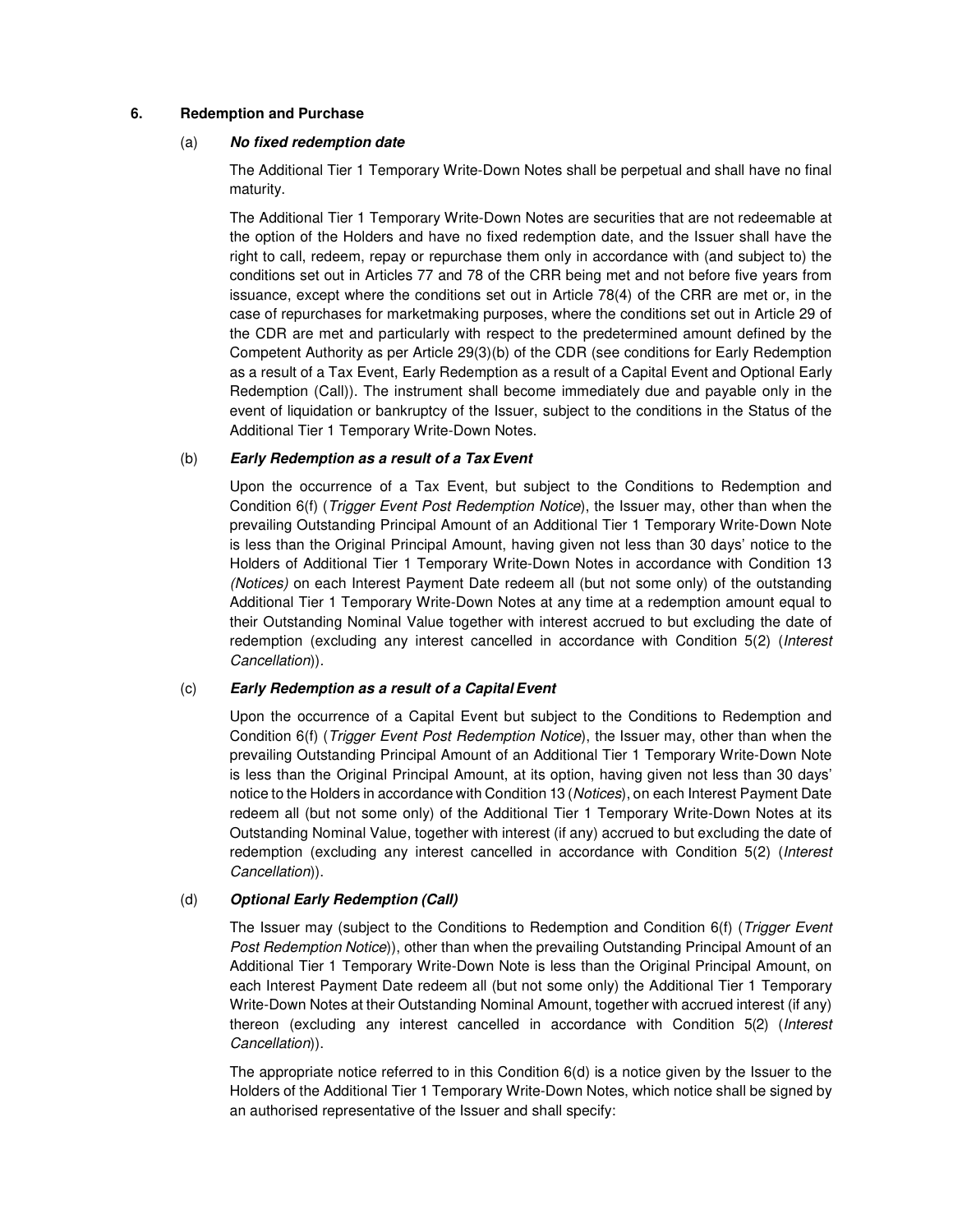- (i) the due date for such redemption, which shall be not less than 30 days after the date on which such notice is validly given; and
- (ii) the amount at which such Additional Tier 1 Temporary Write-Down Notes are to be redeemed, which shall be their Outstanding Nominal Value together with accrued interest thereon (excluding any interest cancelled in accordance with Condition 5(2) (Interest Cancellation).

## (e) **Conditions to Redemption**

The Issuer may redeem the Additional Tier 1 Temporary Write-Down Notes in accordance with Condition 6(b) (Early Redemption as a result of a Tax Event), 6(c) (Early Redemption as a result of a Capital Event) or 6(d) (Optional Early Redemption (Call)) (and give notice thereof to the Holders) only if it has been granted the permission of the EFSA (if such permission is then required under the Applicable Banking Regulations) and:

- (i) on or before such redemption of the Additional Tier 1 Temporary Write-Down Notes, the Issuer replaces the Additional Tier 1 Temporary Write-Down Notes with capital instruments of an equal or higher quality on terms that are sustainable for its income capacity; or
- (ii) the Issuer has demonstrated to the satisfaction of the EFSA that its Tier 1 Capital and Tier 2 Capital would, following such redemption, exceed the capital ratios laid down in Article 92(1) of the CRR and the combined buffer requirement as defined in §  $86^{44}$  of the Estonian Credit Institutions Act transposing point 6 of Article 128 of the CRD IV by a margin that the EFSA considers necessary on the basis of the Estonian Credit Institutions Act transposing Article 104(3) of the CRD IV Directive;
- $(iii)$  in case of redemption in accordance with Condition  $6(d)$ , such redemption may only occur after five years after the issue date of the Additional Tier 1 Temporary Write-Down Notes; and
- (iv) in the case of redemption before five years after the issue date of the Additional Tier 1 Temporary Write-Down Notes if:
	- (a) the conditions listed in paragraphs (i) or (ii) above are met; and
	- (b) in the case of redemption due to the occurrence of a Capital Event, (i) the EFSA considers such change to be sufficiently certain and (ii) the Issuer demonstrates to the satisfaction of the EFSA that the Capital Event was not reasonably foreseeable at the time of the issuance of the Additional Tier 1 Temporary Write-Down Notes; or
	- (c) in the case of redemption due to the occurrence of a Tax Event, the Issuer demonstrates to the satisfaction of the EFSA that such Tax Event is material and was not reasonably foreseeable at the time of issuance of the Additional Tier 1 Temporary Write-Down Notes,

## (the "**Conditions to Redemption**").

The Issuer shall not give a notice of redemption if a Trigger Event has occurred.

Should it occur that the EFSA decides that the notes issued under these Conditions cannot be classified as Additional Tier 1 Capital instruments from the beginning (and not due to the occurrence of a Capital Event) and such position cause the Issuer to wish to call such notes, the Conditions to Redemption shall not be applicable and the Additional Tier 1 Temporary Write-Down Note shall be immediately redeemable in accordance with Condition 6(d) (Optional Early Redemption (Call)).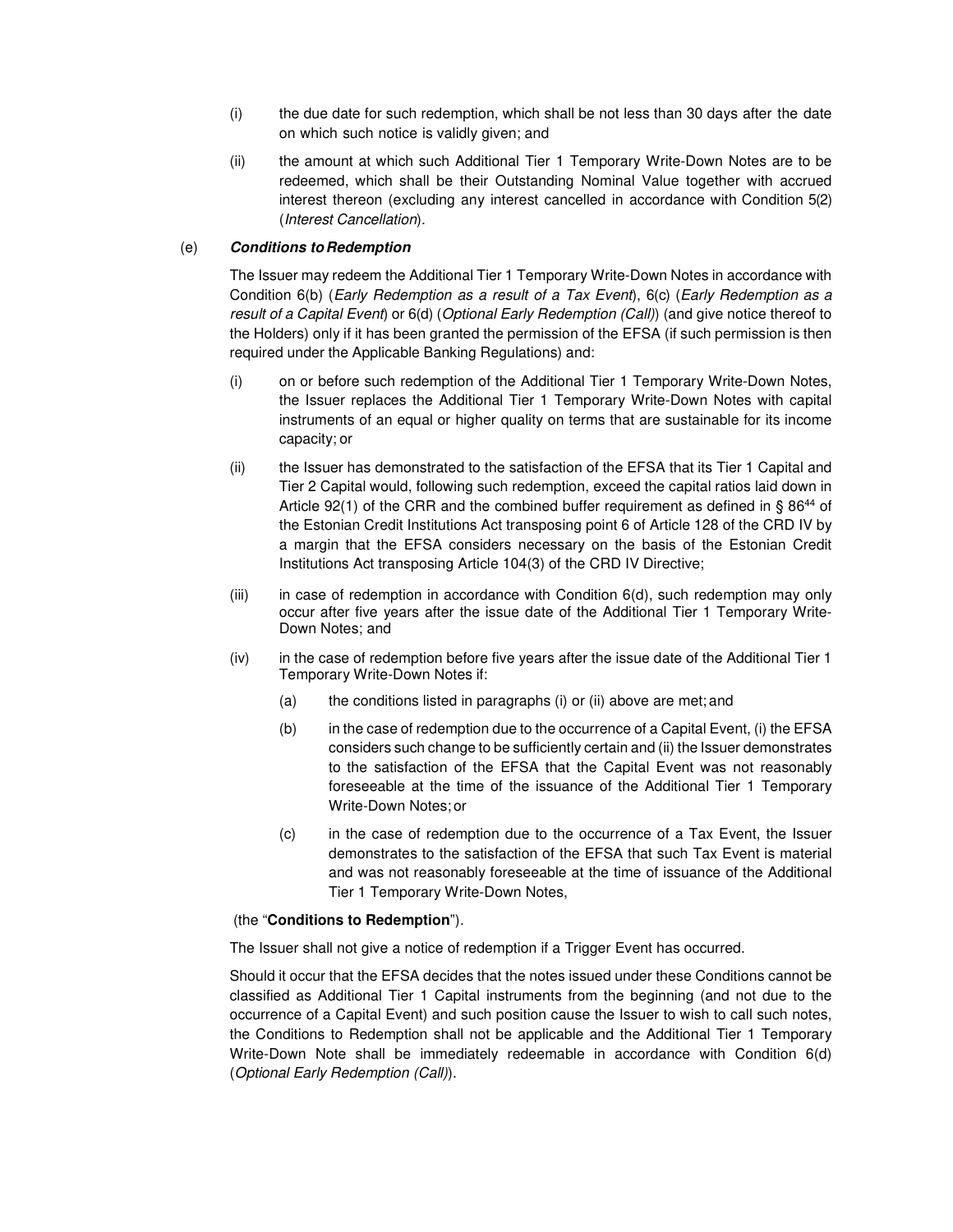## (f) **Trigger Event Post Redemption Notice**

If the Issuer has elected to redeem the Additional Tier 1 Temporary Write-Down Notes but prior to the payment of the redemption amount with respect to such redemption, a Trigger Event occurs, the relevant redemption notice shall be automatically rescinded and shall be of no force and effect, no payment of the redemption amount will be due and payable and Write-Down shall occur in accordance with Condition 7 (Loss Absorption Mechanism).

## (g) **Cancellation of Redeemed and Purchased Additional Tier 1 Temporary Write-Down Notes**

All Additional Tier 1 Temporary Write-Down Notes redeemed or purchased in accordance with this Condition 6 will be cancelled (i.e. deleted from the Register, based on the Issuer's application, if applicable) and may not be reissued or resold. References in this Condition 6(g) to the purchase of the Additional Tier 1 Temporary Write-Down Notes by the Issuer shall not include the purchase of Additional Tier 1 Temporary Write-Down otherwise than as a beneficial owner.

# **7. Loss Absorption Mechanism**

#### (a) **Write Down**

## (i) Write Down Upon Trigger Event

If a Trigger Event has occurred at any time, the Issuer shall write down the Outstanding Nominal Value of each Additional Tier 1 Temporary Write-Down Note (in whole or in part, as applicable) by writing down such Outstanding Nominal Value (in whole or in part, as applicable) on the Write Down Effective Date in accordance with the Write Down Procedure. The Write Down shall occur without delay (and within one month or such shorter period as the EFSA may require at the latest) upon the occurrence of a Trigger Event.

Upon the occurrence of a Trigger Event, the Issuer shall immediately inform the EFSA and shall deliver to the Holders notice in accordance with Condition 12 specifying (i) that a Trigger Event has occurred and (ii) the Write Down Effective Date or expected Write Down Effective Date. Failure to provide such notice will not have any impact on the effectiveness of, or otherwise invalidate, any such Write Down, or give Holders any rights as a result of such failure.

Other than as provided below in Condition  $7(b)$  (*Reinstatement*), following a Write Down, no Holder will have any rights against the Issuer with respect to the repayment of any principal amount to the extent so written down or the payment of interest on any principal amount that has been so written down or any other amount on or in respect of any principal amount that has been so written down. Furthermore, any interest on any principal amount that is to be written down on the relevant Write Down Effective Date, in respect of an interest period ending on any Interest Payment Date falling between the date of a Trigger Event and the Write Down Effective Date shall also be deemed to have been cancelled upon the occurrence of such Trigger Event and shall not be due and payable.

A Trigger Event may occur on more than one occasion and the Outstanding Principal Amount of each Additional Tier 1 Temporary Write-Down Note may be written down on more than one occasion provided that the Outstanding Principal Amount of a Additional Tier 1 Temporary Write-Down Note may never be reduced to below one euro cent.

Any Write Down of a Additional Tier 1 Temporary Write-Down Note shall not constitute an event of default or a breach of the Issuer's obligations or duties or a failure to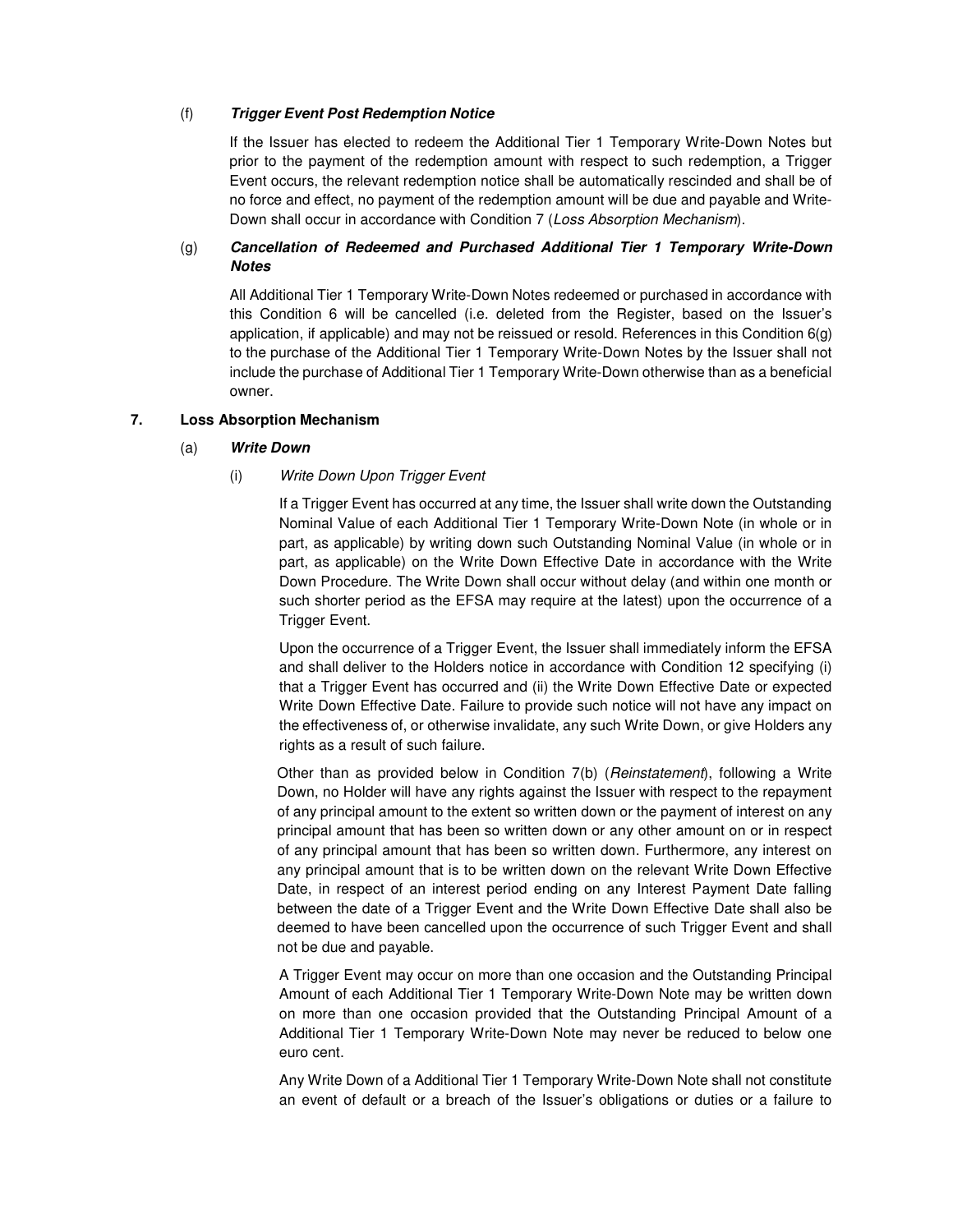perform by the Issuer in any manner whatsoever and shall not, of itself, entitle Holders to petition for the insolvency of the Issuer or otherwise.

(ii) Write Down Procedure

## Write Down Notice

If a Trigger Event has occurred at any time, the Issuer shall deliver a Write Down Notice to the Holders, as soon as reasonably practicable, and in any event not more than five (5) Business Days after such determination.

The Write Down Notice shall be sufficient evidence of the occurrence of such Trigger Event and will be conclusive and binding on the Holders.

## Write Down

- (A) On the Write Down Effective Date, the Issuer shall write down the Outstanding Nominal Value of each Additional Tier 1 Temporary Write-Down Note in a sum equivalent to the relevant Write Down Amount of each Additional Tier 1 Temporary Write-Down Note. The Issuer shall organise and procure the registration of such reduction of the Outstanding Nominal Value of the Additional Tier 1 Temporary Write-Down Notes in the Register.
- (B) Notwithstanding that certain Loss Absorbing Instruments may be utilized and converted or utilized and written down in full (on a temporary or permanent basis in accordance with their terms), the Issuer will first to the extent possible procure that the outstanding principal amount of each security forming part of any series of Loss Absorbing Instruments to be converted or written down (as the case may be) concurrently (or substantially concurrently) is, or has been, utilized and converted or utilized and written down (in accordance with its terms) on a pro rata basis with the Outstanding Nominal Value of each Additional Tier 1 Temporary Write-Down Note.

Simultaneously with the delivery of the Write Down Notice to the Holders, or as soon as possible thereafter, the Issuer shall procure that a similar notice is, or has been, given in respect of any such Loss Absorbing Instruments (in accordance with their terms).

#### (b) **Reinstatement**

#### (i) Reinstatement after Write Down

If a positive Net Profit of the Issuer's Group is recorded at any time while the Outstanding Nominal Value of the Additional Tier 1 Temporary Write-Down Notes is less than the Original Nominal Value of the Additional Tier 1 Temporary Write-Down Notes, the Issuer may, at its sole and absolute discretion, reinstate and write up the Outstanding Nominal Value of the Additional Tier 1 Temporary Write-Down Notes in whole or in part in accordance with the Reinstatement Procedure (a "**Reinstatement**").

A Reinstatement may occur on more than one occasion provided that the Outstanding Nominal Value of a Additional Tier 1 Temporary Write-Down Note may never exceed its Original Nominal Value.

No Reinstatement may take place if (i) a Trigger Event has occurred in respect of which the Write Down has not occurred, (ii) a Trigger Event has occurred in respect of which Write Down has occurred but the CET1 Ratios of the Issuer's Group have not been restored to, or above, the Trigger Level or (iii) the Reinstatement (either alone or together with all simultaneous reinstatements of other Written Down Additional Tier 1 Capital Instruments) would cause a Trigger Event to occur.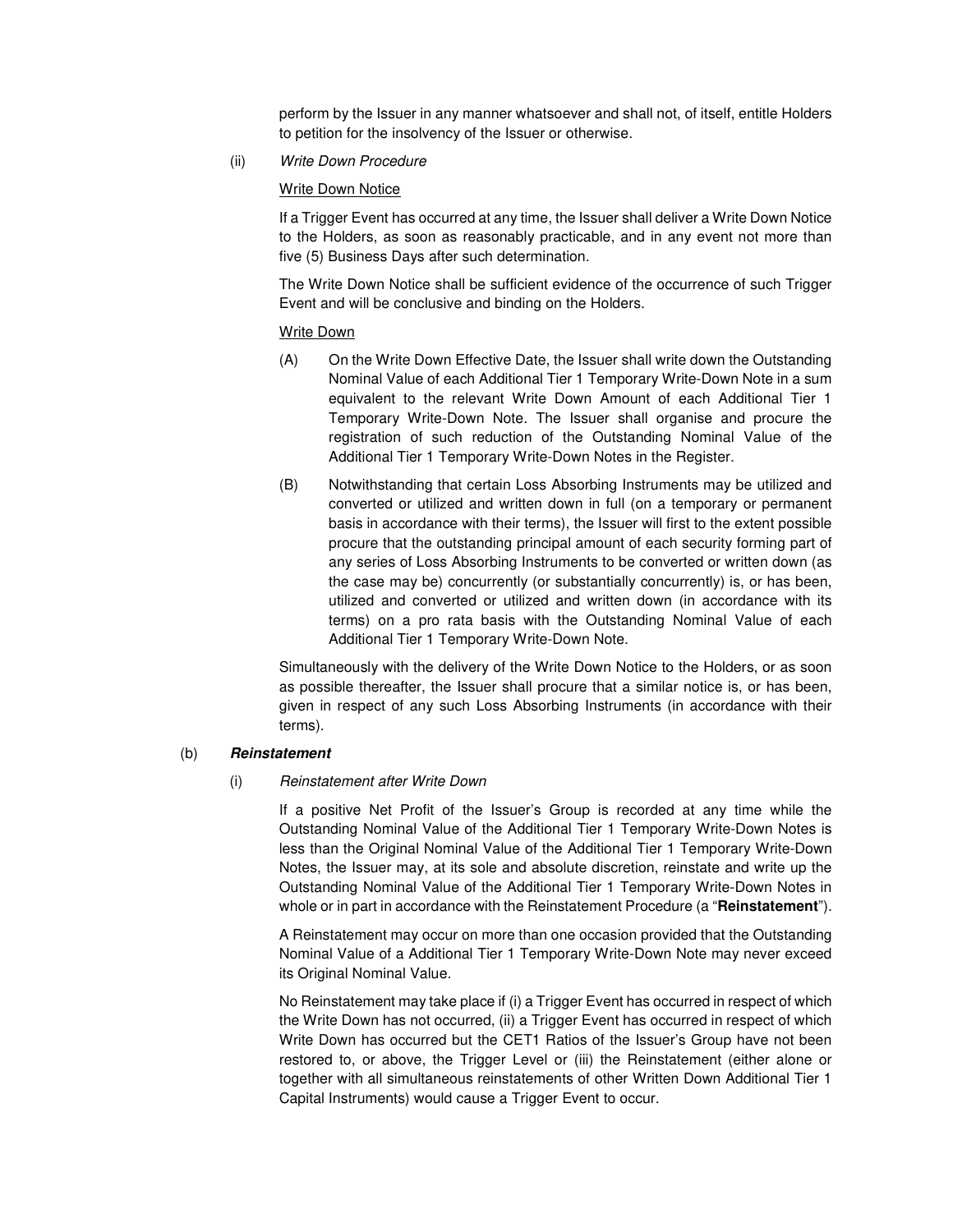## (ii) Reinstatement Procedure

#### Reinstatement Notice

If the Issuer exercises such discretion to effect a Reinstatement it shall give notice thereof to Holders specifying the Reinstatement Amount and the Reinstatement Effective Date (the "**Reinstatement Notice**").

## Reinstatement Amount

Reinstatements must be made on a *pro rata* basis with any other Written Down Additional Tier 1 Instruments (based on the then prevailing outstanding nominal value thereof).

The Reinstatement Amount shall be set by the Issuer at its discretion, save that it shall, when aggregated together with the reinstatement of the outstanding nominal value of temporarily written down Written Down Additional Tier 1 Instruments and distributions of the kind referred to in Article 141(2) of the CRD IV Directive, be limited to the extent necessary to ensure the Maximum Distributable Amount is not exceeded thereby and provided that the sum of:

- (i) the aggregate amount of the relevant reinstatement on all the Additional Tier 1 Temporary Write-Down Note (out of the same Net Profit of the Issuer's Group);
- (ii) the aggregate amount of any payments of interest in respect of the Additional Tier 1 Temporary Write-Down Notes that were paid on the basis of an Outstanding Principal Amount lower than the Original Principal Amount at any time after the Reference Date;
- (iii) the aggregate amount of the relevant reinstatement on Written Down Additional Tier 1 Instruments at the time of the relevant Reinstatement (out of the same Relevant Profits); and
- (iv) the aggregate amount of any payments of interest or distributions in respect of each Written Down Additional Tier 1 Instruments that were paid on the basis of a prevailing principal amount that is lower than the principal amount it was issued with at any time after the Reference Date,

does not exceed the Maximum Reinstatement Amount.

## Effecting the Reinstatement

On the Reinstatement Effective Date and subject to the prior consent of the EFSA (to the extent such consent is required by the Applicable Banking Regulations), the Issuer shall cause the Outstanding Nominal Value of each Additional Tier 1 Temporary Write-Down Note to be reinstated and written up by an amount equal to the relevant Reinstatement Amount on a pro rata basis with each Additional Tier 1 Temporary Write-Down Note. The Issuer shall organise and procure the registration of such increase of the Outstanding Nominal Value of the Additional Tier 1 Temporary Write-Down Notes in the Register.

## **8. Taxation**

(a) Should any amounts payable in cash or in kind (whether in respect of principal, redemption amount, interest or otherwise) in respect of the Additional Tier 1 Temporary Write-Down Notes be subject to withholding or deduction of any present or future taxes or duties of whatever nature imposed or levied by or on behalf of the Republic of Estonia or any political subdivision thereof or any authority or agency therein or thereof having power to tax, the Issuer shall be entitled to withhold or deduct the respective taxes or duties. For the avoidance of doubt, any such withholdings or deductions shall be made by the Issuer on the account of the Noteholder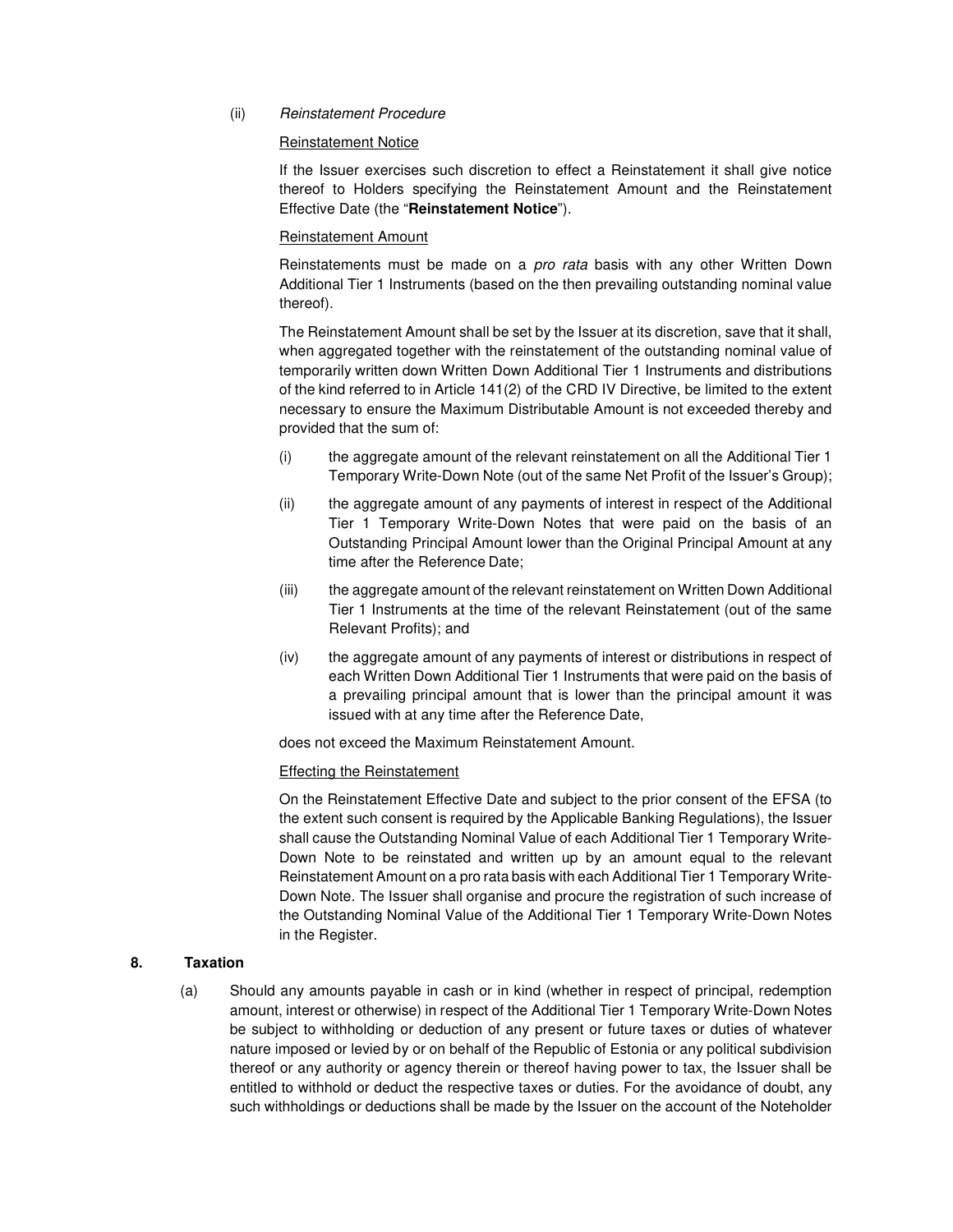with the Issuer having no obligation to compensate the withheld or deducted tax amounts to the Noteholder.

- (b) Should an applicable treaty for the avoidance of double taxation set forth lower withholding rates than those otherwise applicable to the interest payment under Estonian domestic law, the respective Noteholder shall be requested to provide the documents necessary for application of the respective treaty (including, but not limited to, residence certificate issued or attested by the tax authority of the residence state of the Noteholder) at least 15 (fifteen) days prior to the payment. If such documents are not presented to the Issuer, the Issuer shall be entitled to withhold tax at the rates set forth by the Estonian domestic legislation.
- (c) Any reference in these Terms to interest in respect of the Additional Tier 1 Temporary Write-Down Notes shall be deemed also to refer to any additional amounts which may be payable under this Condition 8 or any undertaking given in addition thereto or in substitution therefor. For the avoidance of doubt, no additional amounts shall be payable by the Issuer in respect of payments of principal under the Additional Tier 1 Temporary Write-Down Notes.
- (d) If, due to any such interpretation by the tax authorities in the Taxing Jurisdiction or any amendment to, or clarification of, or change in, the laws or treaties (or any regulations thereunder) of the Taxing Jurisdiction affecting taxation; any governmental action in the Taxing Jurisdiction affecting taxation; or any amendment to, clarification of, or change in, the official position or the interpretation of such law, treaty (or regulations thereunder) or governmental action or any decision or pronouncement that provides for a position with respect to such law, treaty (or regulations thereunder) or governmental action that differs from the theretofore generally accepted position, in each case, by any legislative body, court, governmental authority or regulatory body in the Taxing Jurisdiction, irrespective of the manner in which such amendment, change, action, pronouncement, interpretation or decision is made known, the payment of interest under the Additional Tier 1 Temporary Write-Down Notes is qualified as a payment of dividends and the obligation of the Issuer to pay corporate income tax in its own name and on its own account (i.e. not as withholding taxes attributable to the Holders) on the payment of interest (qualified as distribution of dividends) under the Additional Tier 1 Temporary Write-Down Notes, the Noteholders will bear the tax burden of such payments and the Issuer shall make deductions from the sums payable to the Noteholders to cover the cost of such dividend taxes with the Issuer having no obligation to compensate the withheld or deducted tax amounts to the Noteholder. For avoidance of doubt, should payment of interest (qualified as distribution of dividends) be also subject to withholding or deduction of any tax or duty in Estonia, in addition to the corporate income tax payable by the Issuer (e.g. in the event of regularly paid dividends, which on the date of these Conditions are taxable with the 14% corporate income tax at the level of the Issuer and the 7% withholding tax at the level of the individual Holder), the Issuer shall also be entitled to withhold or deduct the respective taxes or duties on the account of the Noteholder as described under Condition 8(a) above. For avoidance of doubt, this does not preclude the Issuer's right to exercise Early Redemption of the Additional Tier 1 Temporary Write-Down Notes as a result of a Tax Event under Condition 6(b).

## **9. Payments**

Payment of amounts (whether principal, interest or otherwise, including on the final redemption) due in respect of the Additional Tier 1 Temporary Write-Down Notes will be paid to the Holders thereof as appearing in the Register as of close of business of the Register on the Business Day immediately preceeding the due date for such payment (the "**Record Date**"). Payment of amounts due on the final redemption of Additional Tier 1 Temporary Write-Down Notes will be made simoultaneously with deletion of the Additional Tier 1 Temporary Write-Down Notes, or, if so required by the Issuer, against delivery of the Additional Tier 1 Temporary Write-Down Notes to the Issuer. If the due date for payment of the final redemption amount of Additional Tier 1 Temporary Write-Down Notes is not a Business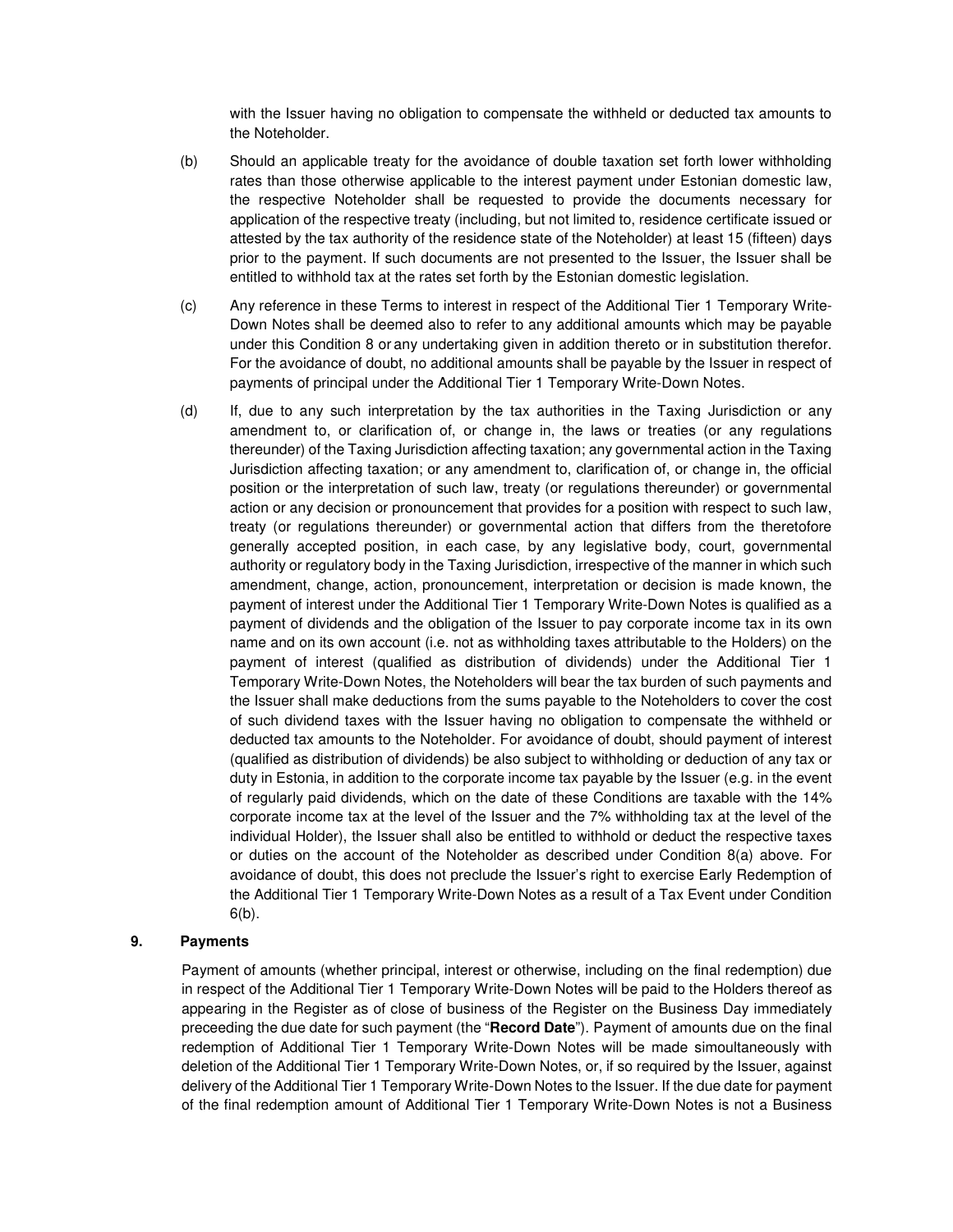Day, the Holder thereof will not be entitled to payment thereof until the next following such Business Day and no further payment shall be due in respect of such delay save in the event that there is a subsequent failure to pay in accordance with these Conditions.

## **10. Limitation period**

The limitation period (aequmistähtaeg) of claims against the Issuer in respect of the Additional Tier 1 Temporary Write-Down Notes is 3 years from the due date for payment.

## **11. Meetings of Holders**

Circumstances may arise that call for convening meetings of the Holders of Additional Tier 1 Temporary Write-Down Notes by the Issuer to consider the modification or waiver of the Conditions, whereas any modification of these Conditions may only be made as proposed by the Issuer. Any modification or waiver of the Conditions which affects Additional Tier 1 Temporary Write-Down Notes will be effected in accordance with Applicable Banking Regulations.

Modifications of and amendments to the Conditions of Additional Tier 1 Temporary Write-Down Notes (including the Trigger Level) may be effected by the Issuer, and future compliance with any Conditions of the Additional Tier 1 Temporary Write-Down Notes by the Issuer may be waived, with the prior consent of Holders of the Additional Tier 1 Temporary Write-Down Notes representing not less than three-fourths of the Outstanding Nominal Value of Additional Tier 1 Temporary Write-Down Notes (excluding any Additional Tier 1 Temporary Write-Down Notes held by the Issuer or its Subsidiaries) or, in the case of a written consent without a meeting, the consent of persons holding or representing not less than three-fourths in Outstanding Nominal Value of the Additional Tier 1 Temporary Write-Down Notes (excluding any Additional Tier 1 Temporary Write-Down Notes held by the Issuer or its Subsidiaries).

Any modification shall be binding on the Noteholders and, any modification shall be notified by the Issuer to the Noteholders as soon as practicable thereafter.

## **12. Agent**

- (a) Pursuant to an agreement between the Issuer and the Agent, the Agent has agreed to act as the mediator of documents between the Issuer and the Noteholders, organise registration of the Notes in the Register as well as subscription for the Notes, and making of subscription, interest and redemption payments.
- (b) In carrying out its duties, the Agent acts as a representative of the Issuer and is not a party to the legal relationship created between the Issuer and the Noteholders as a result of the issue and acquisition of Notes; however, the Agent has assumed an obligation to the Issuer and Noteholders to act in the interests of Noteholders when performing certain duties. The Agent is not liable to the Noteholders if the Issuer is in breach of obligations arising from these Conditions. The Agent's breach of obligations arising from these Conditions is also deemed to constitute a breach of obligations by the Issuer and the Issuer is liable to the Noteholders for the Agent's breach as if it were the Issuer's breach. If the Agent fails to properly perform its obligation to forward to the Issuer any document submitted by or payment made by a Noteholder under the Conditions or in connection with the Notes, the Noteholder is deemed to have submitted the relevant document or made the payment to the Issuer at the moment when the Agent was supposed to perform its relevant obligation.
- (c) The Noteholders acknowledge that the Agent is a subsidiary of th Issuer and hereby confirm that they have no claims against the Issuer or the Agent arising from that fact.

#### **13. Notices**

## (a) **To Holders of the Additional Tier 1 Temporary Write-Down Notes**

Notices to Holders will be deemed to be validly given if sent by registered mail or e-mail to them at their respective addresses as recorded in the Register and will be deemed to have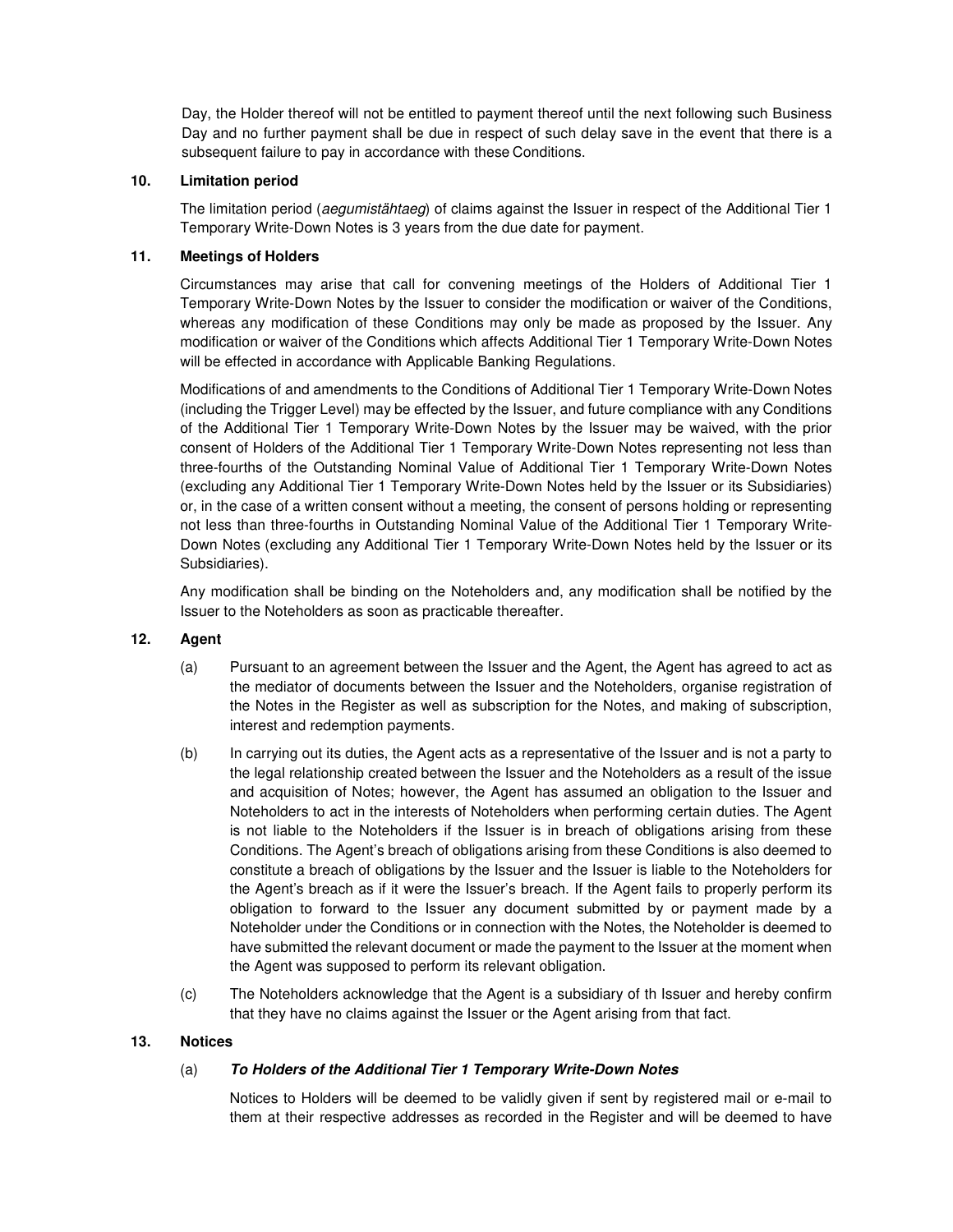been validly given on the fourth Business Day after the date of sending the notice by registered mail and on the next Business Day after sending the notice by e-mail.

## (b) **To the Issuer**

Notices to the Issuer will be deemed to be validly given if delivered to the Agent at Tartu maantee 2, 10145 Tallinn, Estonia or by e-mail to lhv@lhv.ee or by fax to +372 6 800 410 (or at such other contact details as may have been notified to the Noteholders in accordance with this Condition (a) or via the Issuer's website) and will be deemed to have been validly given at the opening of business on the next day on which the Agent's principal office is open for business.

## **14. Further Issues**

The Issuer may from time to time without the consent of the Holders of the Additional Tier 1 Temporary Write-Down Notes create and issue further Additional Tier 1 Temporary Write-Down Notes and other debt securities having terms and conditions the same as those of the Additional Tier 1 Temporary Write-Down Notes or the same except for the amount of the Issue Date and Issue Price, which may be consolidated and form a single issue with and bear the same ISIN code as the outstanding Additional Tier 1 Temporary Write-Down Notes.

## **15. Law and Jurisdiction**

- (a) The Additional Tier 1 Temporary Write-Down Notes and all non-contractual obligations arising out of or in connection with any of them are governed by Estonian law.
- (b) The courts of Estonia shall have jurisdiction to hear and determine any suit, action or proceedings, and to settle any disputes, which may arise out of or in connection with the Additional Tier 1 Temporary Write-Down Notes (including a dispute relating to any noncontractual obligation arising out of or in connection with the Additional Tier 1 Temporary Write-Down Notes).

## **16. Acknowledgement of Bail-in Powers**

Notwithstanding and to the exclusion of any other term of the Notes or any other agreements, arrangements or understanding between the Issuer and any Noteholder (which, for the purposes of this Condition 16, includes each holder of a beneficial interest in the Notes), by its acquisition of the Notes, each Noteholder acknowledges and accepts that any liability arising under the Notes may be subject to the exercise of Bail-in Powers by the Relevant Resolution Authority and acknowledges, accepts, consents to and agrees to be bound by:

- (a) the effect of the exercise of any Bail-in Powers by the Relevant Resolution Authority, which exercise (without limitation) may include and result in any of the following, or a combination thereof:
	- (i) the reduction of all, or a portion, of the Relevant Amounts in respect of the Notes;
	- (ii) the conversion of all, or a portion, of the Relevant Amounts in respect of the Notes into shares, other securities or other obligations of the Issuer or another person, and the issue to or conferral on the Noteholder of such shares, securities or obligations, including by means of an amendment, modification or variation of the terms of the Notes;
	- (iii) the cancellation of the Notes or the Relevant Amounts in respect of the Notes;
	- (iv) the amendment or alteration of the amount of interest payable on the Notes, or the date on which interest becomes payable, including by suspending payment for a temporary period; and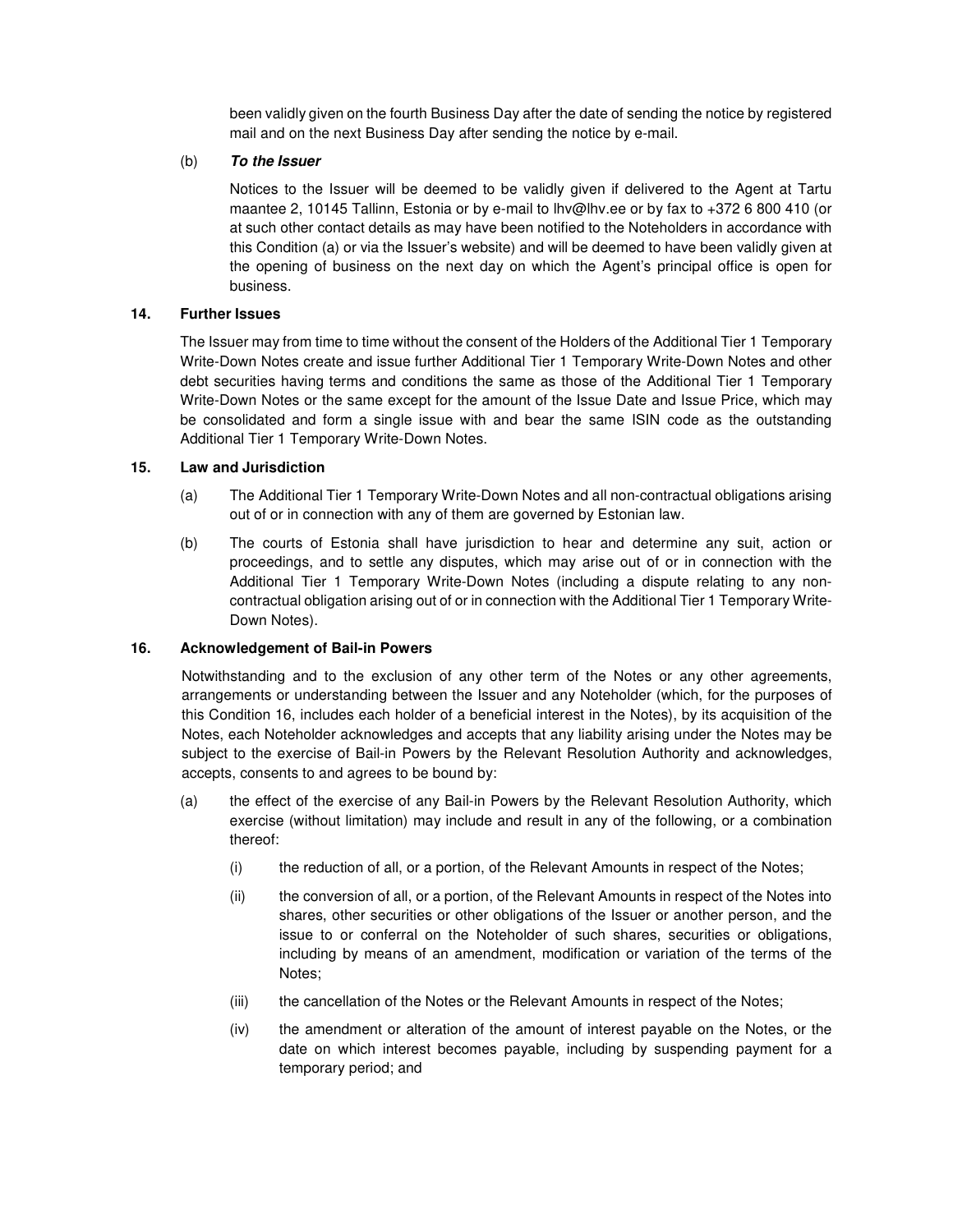(b) the variation of the terms of the Notes, as deemed necessary by the Relevant Resolution Authority, to give effect to the exercise of any Bail-in Powers by the Relevant Resolution Authority.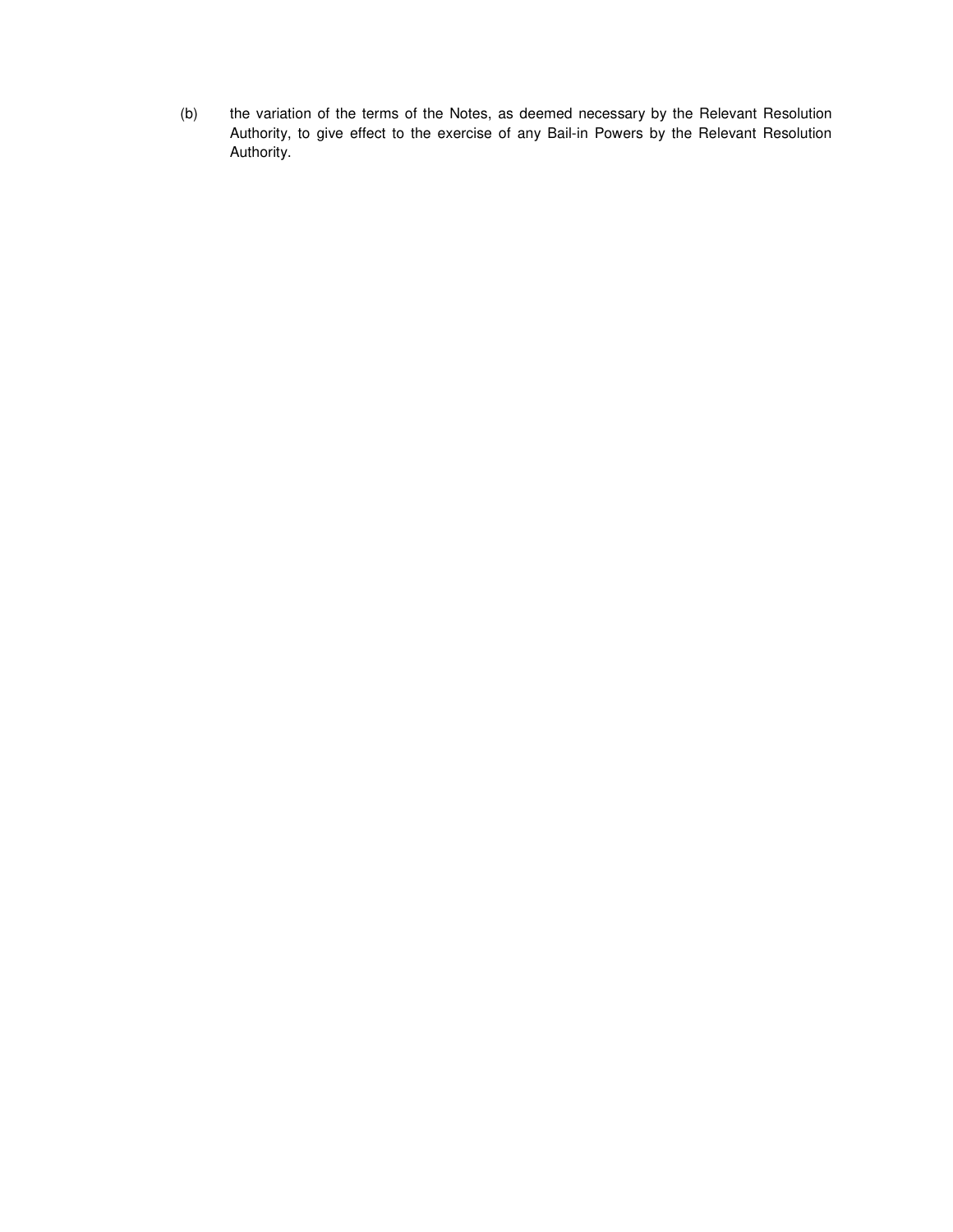## **FINAL TERMS FOR THE AS LHV GROUP**

## **ADDITIONAL TIER 1 TEMPORARY WRITE-DOWN NOTES**

#### 4 June 2019

## AS LHV GROUP

#### Issue of

#### EUR 15,000,000

#### Additional Tier 1 Temporary Write-Down Notes

Terms used herein shall be deemed to be defined as such for the purposes of the Terms and Conditions of the Additional Tier 1 Temporary Write-Down Notes (the "**Conditions**"). This document constitutes the Final Terms for the Additional Tier 1 Temporary Write-Down Notes described herein and must be read in conjunction with such Conditions.

Full information on the offer of the Additional Tier 1 Temporary Write-Down Notes is only available on the basis of the combination of this Final Terms and the Conditions.

## **GENERAL**

| 1.  | Issuer                                                       | AS LHV Group                                                                                                  |
|-----|--------------------------------------------------------------|---------------------------------------------------------------------------------------------------------------|
| 2.  | Offering                                                     | Private placement                                                                                             |
| 3.  | Issue currency                                               | <b>EUR</b>                                                                                                    |
| 4.  | <b>Original Nominal Value</b>                                | EUR 100,000                                                                                                   |
| 5.  | Aggregate Original Nominal<br>Value                          | EUR 15,000,000, which may be increased or decreased by<br>the Issuer, including after the Issue Date          |
| 6.  | <b>Issue Price</b>                                           | 100% of the Original Nominal Value                                                                            |
| 7.  | Issue<br>Date<br>and<br>Interest<br><b>Commencement Date</b> | 26 June 2019                                                                                                  |
| 8.  | <b>Maturity Date</b>                                         | The Additional Tier 1 Temporary Write-Down Notes shall be<br>perpetual and shall have no final maturity date. |
| 9.  | Interest                                                     | 8% per annum Fixed Rate                                                                                       |
| 10. | <b>Redemption/Payment Basis</b>                              | Redemption at par                                                                                             |
| 11. | Put/Call Options                                             | <b>Issuer Call</b>                                                                                            |
|     |                                                              | (further particulars specified in the Terms and Conditions)                                                   |
| 12. | Status of the notes                                          | Additional Tier 1 Temporary Write-Down Notes                                                                  |
| 13. | <b>Bail-in Powers</b>                                        | Applicable, as provided in the Conditions and<br>the<br><b>Applicable Banking Regulations</b>                 |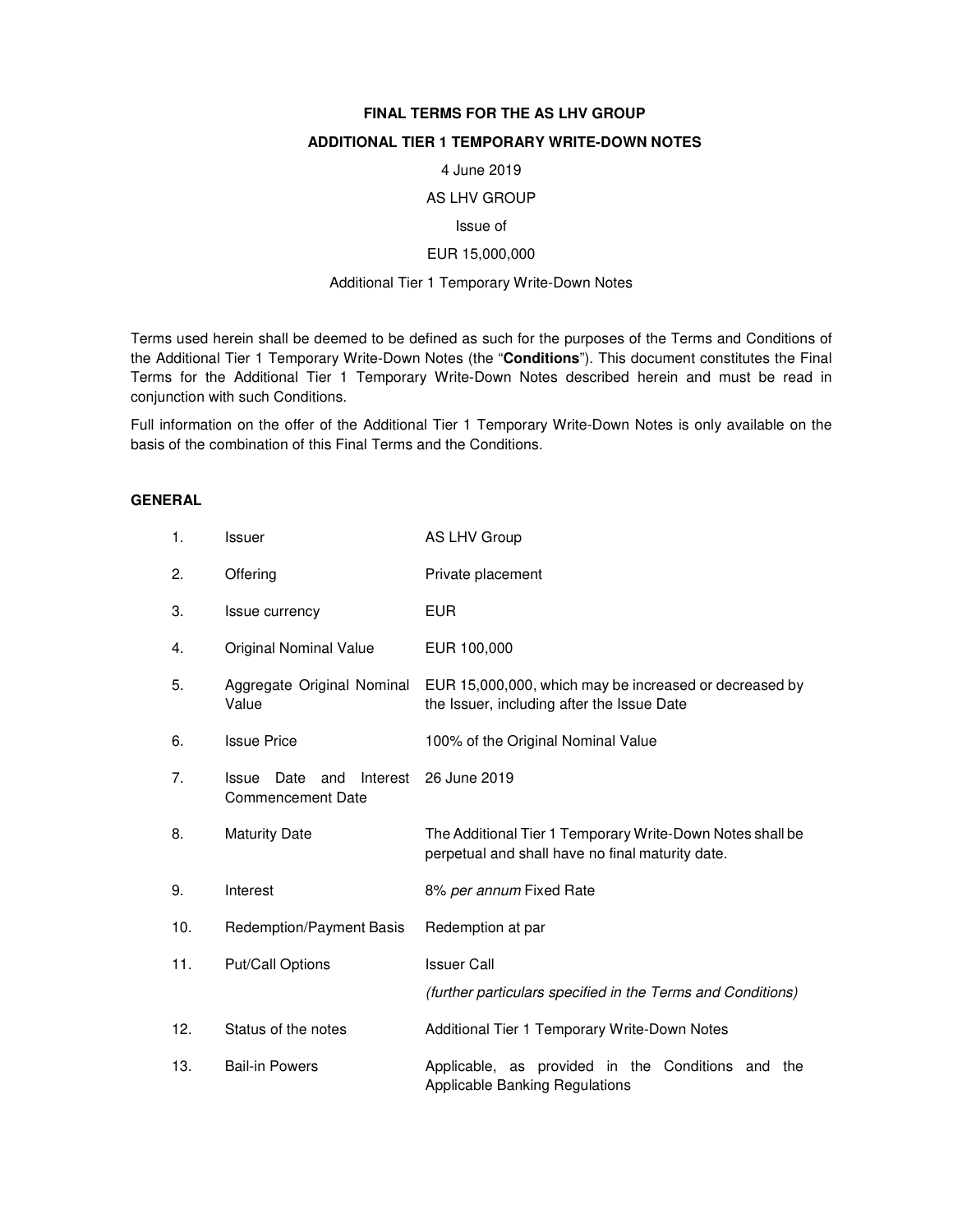## **PROVISIONS RELATING TO INTEREST (IF ANY) PAYABLE**

| 14. | <b>Interest Basis</b>        |             | Fixed rate                                                                                                                                                                                                                 |
|-----|------------------------------|-------------|----------------------------------------------------------------------------------------------------------------------------------------------------------------------------------------------------------------------------|
| 15. | Rate of Interest             |             | 8% per annum payable quarterly                                                                                                                                                                                             |
| 16. | Interest Payment Date(s):    |             | 26 March, 26 June, 26 September and 26 December<br>annually. If an Interest Payment Date falls on a day that is<br>not a Business Day, interest shall be paid on the next<br>Business Day after the Interest Payment Date. |
| 17. | First Interest Payment Date: |             | 26 September 2019                                                                                                                                                                                                          |
| 18. | Interest<br>convention       | calculation | 30/360                                                                                                                                                                                                                     |
| 19. | <b>Record Date</b>           |             | Close of business on the Business Day immediately<br>preceding the Interest Payment Date                                                                                                                                   |

## **PROVISIONS RELATING TO REDEMPTION**

- 20. Call Option
	- i. Optional Redemption Subject to the provisions of Condition 6(d) and approval of Date(s): the EFSA.
	- ii. Coptional Redemption Cutstanding Nominal Value plus interest accrued and due Amount(s): (subject to Condition 5(2)), whereas Issuer may only use Call Option when the prevailing Outstanding Principal Amount is equal to the Original Principal Amount.
	- iii. Early redemption as a result of a Tax Event: The provisions of Condition 6(b) apply.
	- iv. Early redemption as The provisions of Condition 6(c) apply. a result of a Capital Event:

21. Put Option Not applicable.

22. Final Redemption Amount Outstanding Nominal Value plus interest accrued and due (subject to Condition 5(2)).

#### **SPECIAL PROVISIONS**

23. Trigger Level 7% for the Issuer on a consolidated level